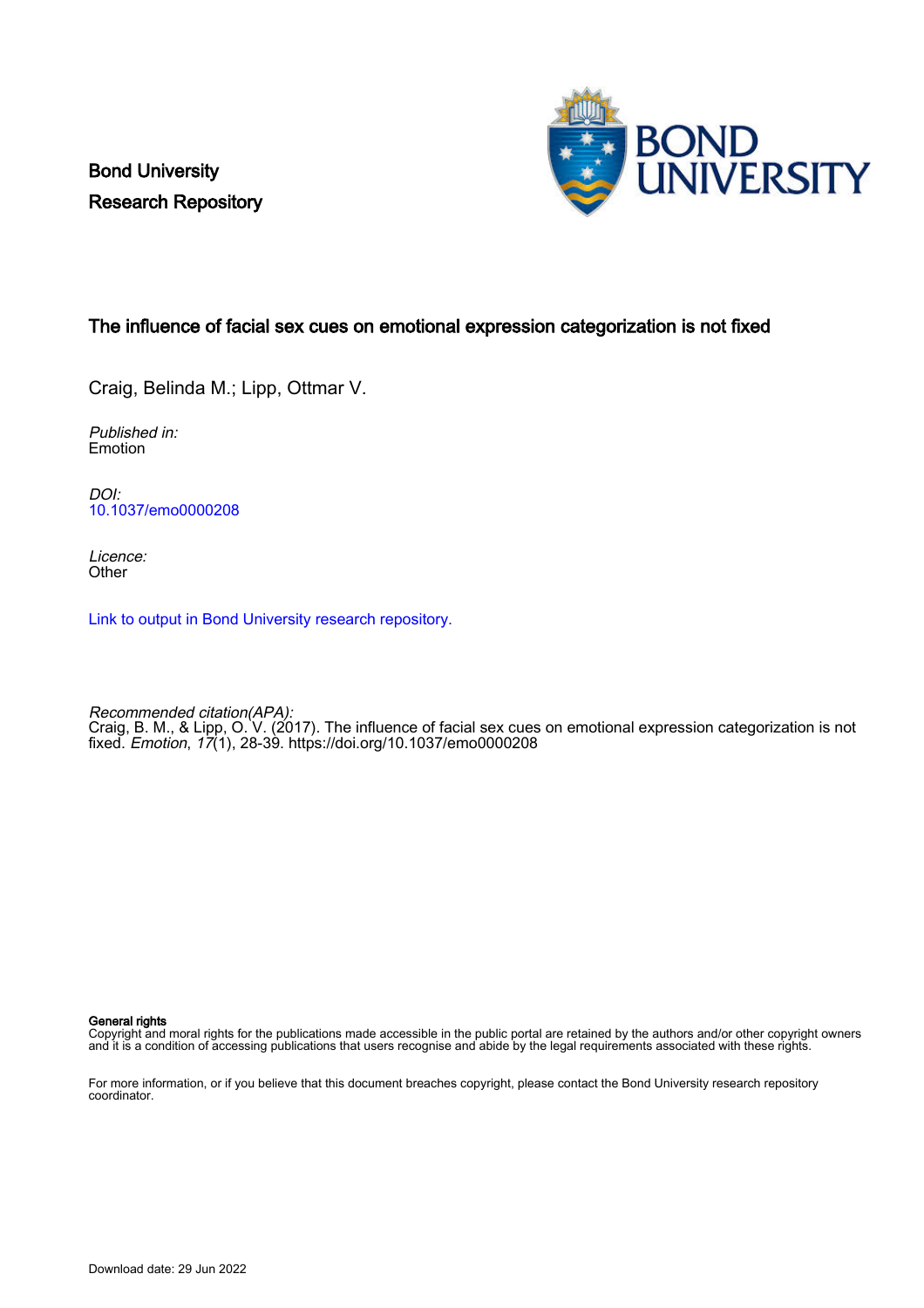The Influence of Facial Sex Cues on Emotional Expression Categorization is not Fixed

## Belinda M. Craig & Ottmar V. Lipp

School of Psychology and Speech Pathology, Curtin University, Bentley, WA, 6102, Australia

*Running head: The Influence of Sex on Emotion is Flexible*

*Word count:* 9 737

*Address for correspondence:*

Belinda M. Craig, Curtin University, School of Psychology and Speech Pathology, Bentley WA,

6102, Australia. E-mail: belinda.craig@curtin.edu.au

*Acknowledgments:* 

This research was partly supported by an Australia Postgraduate Award to BMC and Australian

Research Council Discovery Projects (project numbers DP110100460 and DP150101540) awarded to

OVL. Thank you to Daina Dickins and Jan Craig who provided valuable proofreading assistance.

©American Psychological Association, 2016.

This paper is not the copy of record and may not exactly replicate the authoritative document published in the APA journal.

Please do not copy or cite without author's permission. The final article is available, upon publication, at:

Craig, B. M., & Lipp, O. V. (2017). The influence of facial sex cues on emotional expression categorization is not fixed. Emotion, 17(1), 28-39.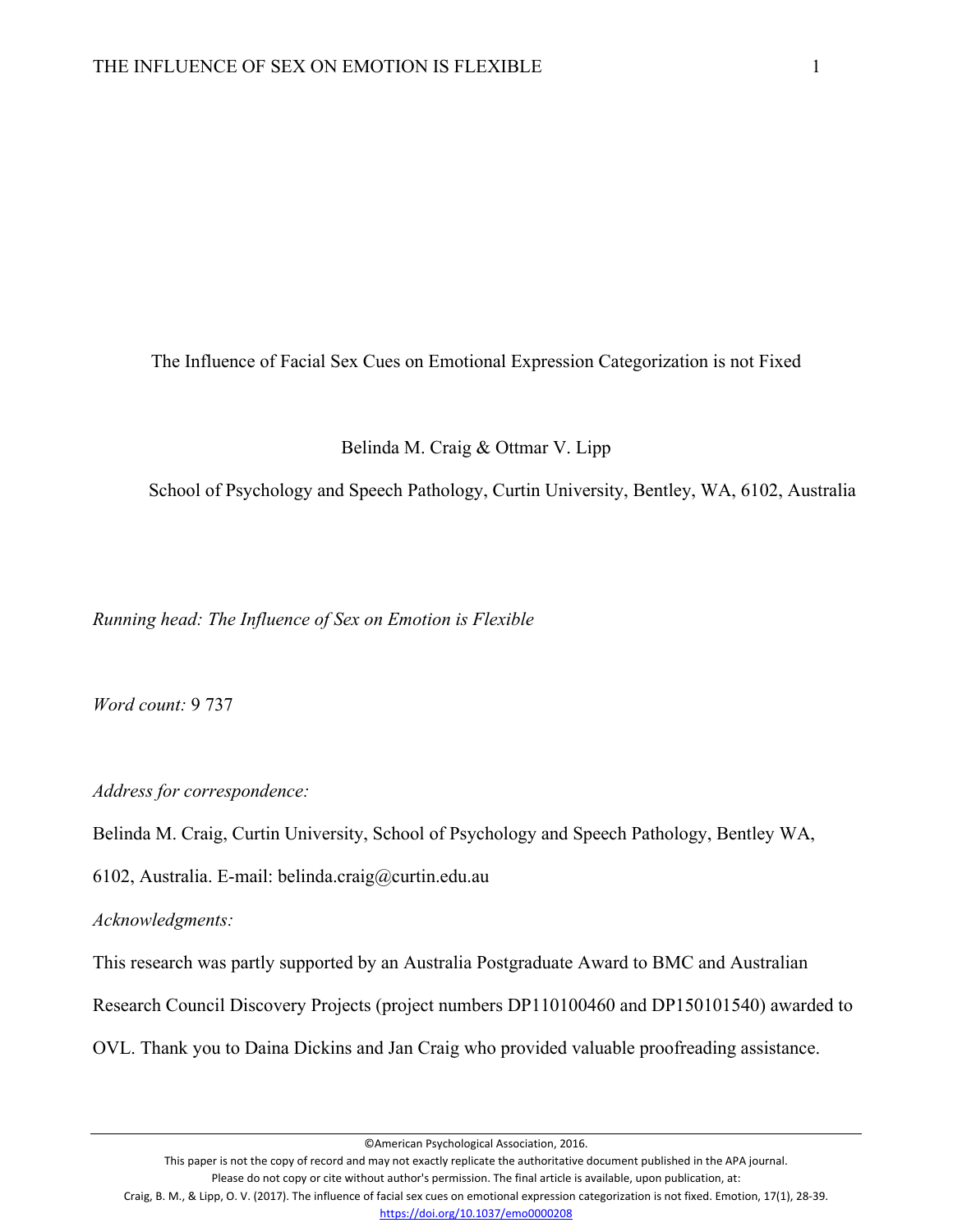#### Abstract

The speed of recognizing facial expressions of emotion is influenced by a range of factors including other concurrently present facial attributes, like a person's sex. Typically, when participants categorize happy and angry expressions on male and female faces, they are faster to categorize happy than angry expressions displayed by females, but not displayed by males. Using the same emotional faces across tasks, we demonstrate that this influence of sex cues on emotion categorization is dependent on the other faces recently encountered in an experiment. Altering the salience of gender by presenting male and female faces in separate emotion categorization tasks rather than together in a single task changed the influence of sex cues on emotion categorization, whereas changing the evaluative dimension by presenting happy and angry expressions in separate tasks alongside neutral faces rather than together within one task did not. These results suggest that the way facial attributes influence emotion categorization depends on the situation in which the faces are encountered and specifically on what information is made salient within or across tasks by other recently encountered faces.

Keywords: Emotion recognition, Categorization, Face perception, Sex, Person construal

This paper is not the copy of record and may not exactly replicate the authoritative document published in the APA journal.

Please do not copy or cite without author's permission. The final article is available, upon publication, at:

Craig, B. M., & Lipp, O. V. (2017). The influence of facial sex cues on emotional expression categorization is not fixed. Emotion, 17(1), 28-39.

<sup>©</sup>American Psychological Association, 2016.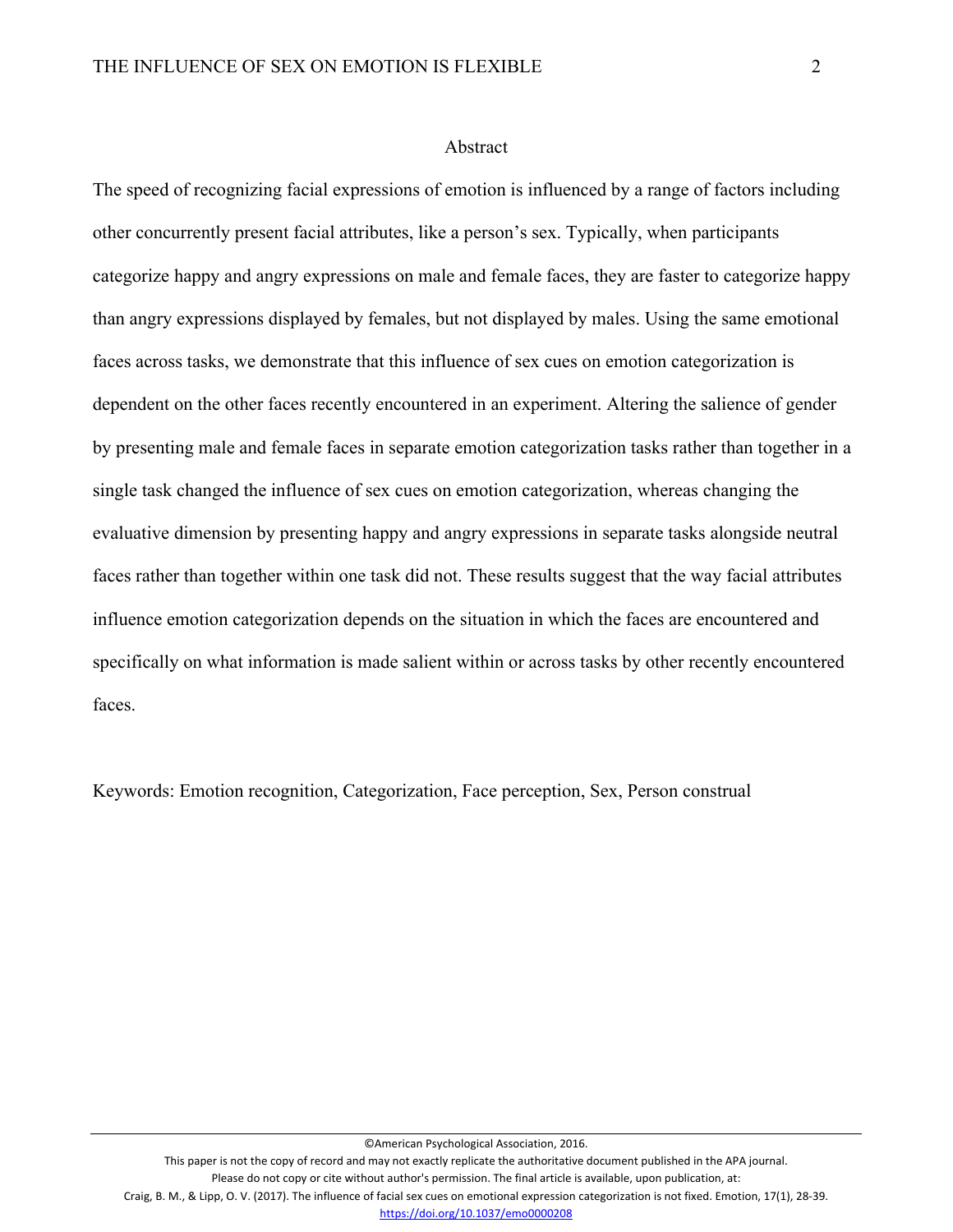*A man snarls at you. Does the way you perceive his anger depend on the other faces you have recently encountered? Does it matter whether you have just come across a group of women rather than a more gender-mixed group? What about whether you had just seen someone smile rather than pass you by with a neutral expression?*

In natural interactions, emotional expressions are seen on a range of faces varying in sex, race, and age. A number of studies have demonstrated these facial attributes (sex, race, and age) can influence emotion perception (e.g. Aguado, Garcia-Gutierrez, & Serrano-Pedraza, 2009; Atkinson, Tipples, Burt, & Young, 2005; Becker, Kenrick, Neuberg, Blackwell, & Smith, 2007; Craig, Mallan, & Lipp, 2012; Craig, Lipp, & Mallan, 2014; Hess, Adams, Grammer, & Kleck, 2009; Hugenberg, 2005, Hugenberg & Sczesny, 2006; Hutchings & Haddock, 2008; Karnadewi & Lipp, 2011; Sacco & Hugenberg, 2009). However, as the example above illustrates, faces can be encountered under a range of different circumstances.

If we were to base our answer to the questions posed above on early models aiming to explain whether and how facial attributes like sex influence emotion perception, the obvious response would have been *"No"*. These early explanations were couched in terms of the information presented on a particular face observed on a given trial and did not explicitly take into account situational influences (Becker et al., 2007; Hess et al., 2009; Hugenberg, 2005; Hugenberg & Sczesny, 2006). It was not until more recently that both empirical and theoretical work began to suggest that the answer to the above questions might actually be "*Yes"* as studies have now begun to highlight the importance of considering the broader circumstances in which a face is encountered (e.g. Bijlstra, Holland, Dotsch, Hugenberg, & Wigboldus, 2014; Bijlstra, Holland, & Wigboldus, 2010; Craig et al., 2012; Freeman & Ambady, 2011; Lipp, Craig, & Dat, 2015).

These studies show that encountering the same faces under slightly different circumstances can change the way that the facial sex or race cues influence the perception of emotional expressions.

This paper is not the copy of record and may not exactly replicate the authoritative document published in the APA journal.

Please do not copy or cite without author's permission. The final article is available, upon publication, at:

<sup>©</sup>American Psychological Association, 2016.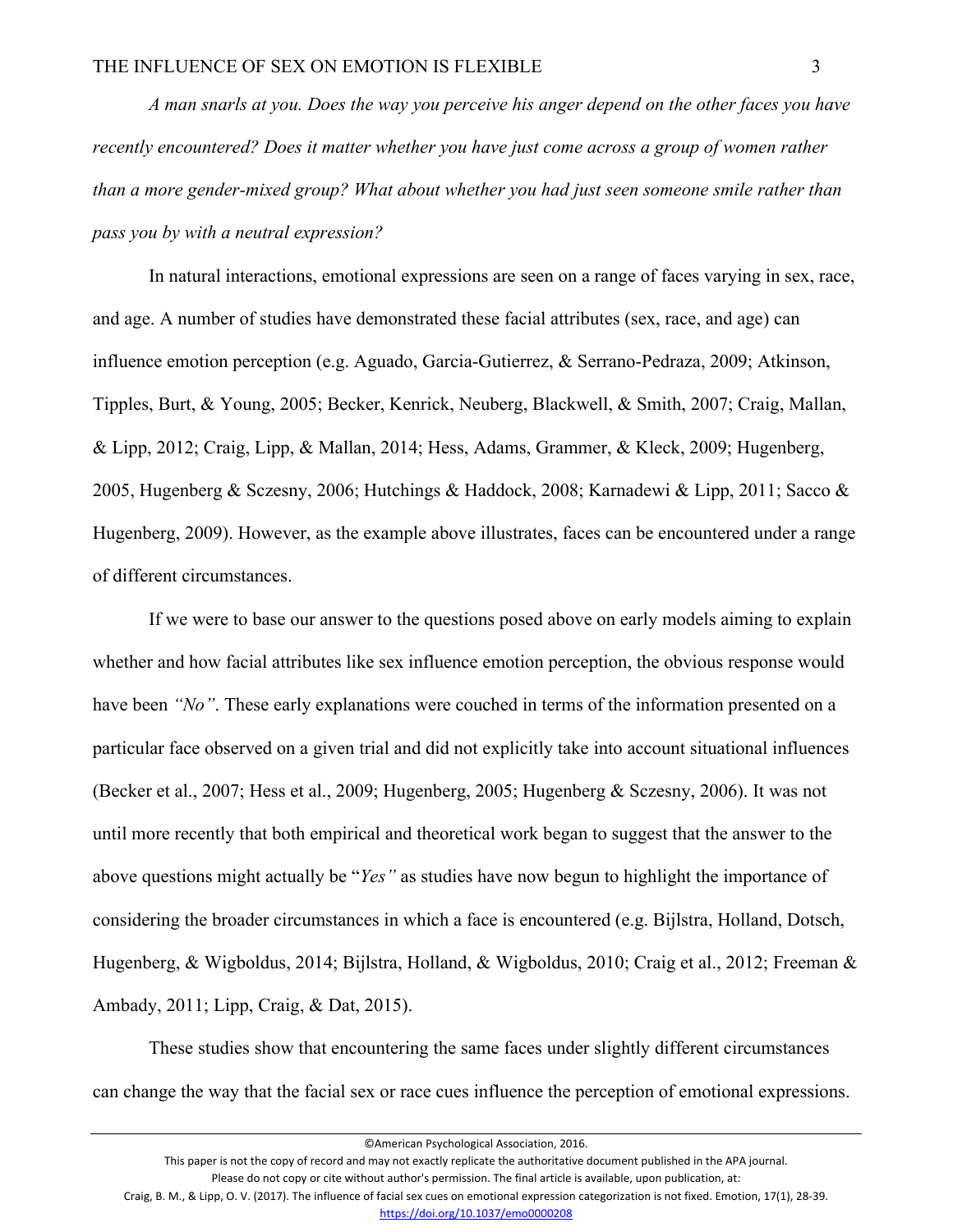Situational influences may come in many varieties, but so far, the published research has described only a few. For example, in one study, the way that facial sex and race cues influenced categorization of emotional expressions (happiness, sadness, and anger) depended on whether only negative expressions were presented in a task (angry and sad faces categorized together) or whether they were categorized along with happy expressions. The valence of the other recently seen faces changed how facial race and sex cues influenced emotion categorization (Bijlstra et al., 2010). In another study, the way that race and sex cues influenced the categorization of emotional expressions expressed by White males depended on whether they were encountered in a task along with female faces or other race faces (Lipp, Craig, & Dat, 2015).

## **The Current Research**

Although the described above have established that the influence of facial attributes like sex and race on emotion perception is not fixed, there is very little research identifying the situational factors that influence the interaction between multiple facial cues and the situational factors that do not. In the current investigation, we aimed to extend past work by investigating how and when the typical influence of facial sex cues on emotion categorization may be altered by other situational factors (Bijlstra et al., 2010; Lipp, Craig, & Dat, 2015). Specifically, we aimed to determine whether and how the influence of sex cues on emotion categorization was altered by presenting both male and female faces within the same task or across tasks and by presenting both positive and negative expressions within a single task or across two separate tasks.

To detect changes in the influence of sex cues on emotion perception, we looked at changes in the magnitude of the happy categorization advantage – the faster categorization of happiness than other neutral or negative expressions in tasks where participants are instructed to categorize facial emotional expressions as quickly and accurately as possible (e.g. Billings, Harrison, & Alden, 1993; Kirita & Endo, 1995; Leppänen & Hietanen, 2003, 2004). Looking at changes in the magnitude of the

<sup>©</sup>American Psychological Association, 2016.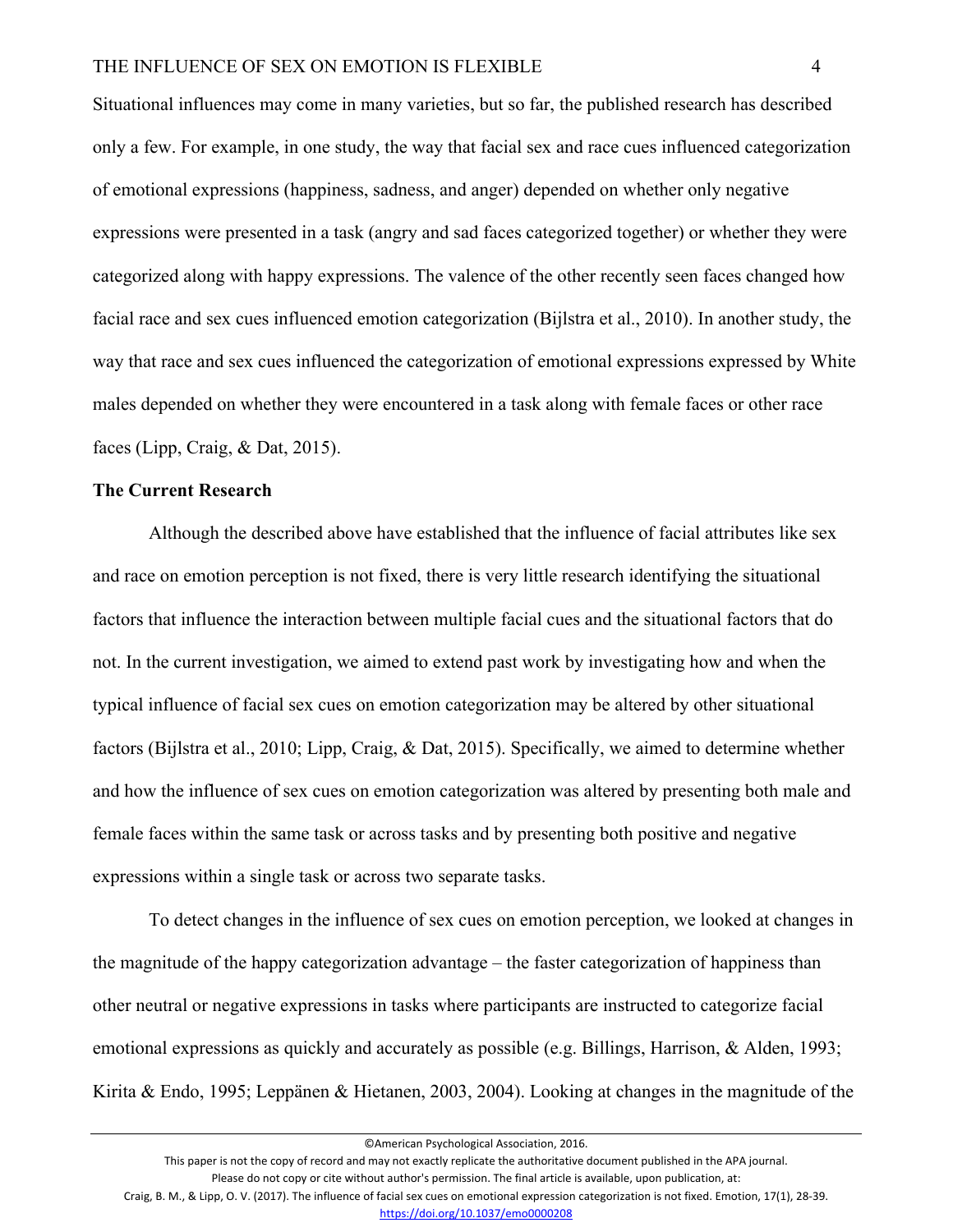happy categorization advantage allows us to investigate the influence of facial attributes on emotion perception because the magnitude of the happy categorization advantage can be influenced by the sex, race, or age of the face when these attributes are varied within the task (Craig & Lipp, 2016; Hugenberg, 2005; Hugenberg & Sczesny, 2006). For example, when both male and female faces expressing happiness and anger are categorized, a happy categorization advantage is found for female faces. For male faces, the happy categorization advantage is attenuated or even reversed (Becker et al., 2007; Bijlstra et al., 2010; Hugenberg & Sczesny, 2006). This influence of sex on emotion perception has been attributed to participants evaluating female faces as relatively positive compared to male faces. This facilitates the categorization of happiness expressed by females (Bijlstra et al., 2010; Hugenberg & Sczesny, 2006). As mentioned above, it has recently been reported that the magnitude and presence of the happy categorization advantage for the same emotional faces can vary as a function of the emotional expressions or the social category memberships of the other faces represented in the task (Bijlstra et al., 2010; Lipp, Craig, & Dat, 2015).

To address our specific aims, we firstly attempted to replicate the typical influence of sex cues on emotion categorization by presenting both male and female happy and angry faces within one task (Experiment 1). This was necessary given prior findings that the influence of Target sex on emotion perception can differ across stimulus sets (Lipp, Karnadewi, Craig, & Cronin, 2015) and also provided a baseline against which to compare the results of subsequent experiments. In Experiment 2, the same male and female happy and angry faces were presented in two separate tasks, one including only male faces and the other including only female faces, to investigate whether varying target sex across rather than within tasks alters the influence of sex cues on emotion categorization. In Experiment 3, the same happy and angry expressions were presented in separate tasks along with neutral expressions to determine whether the influence of sex on emotion categorization is influenced by presenting both positive and negative expressions within a task or in separate tasks. Finally, in Experiment 4, happy

This paper is not the copy of record and may not exactly replicate the authoritative document published in the APA journal.

Please do not copy or cite without author's permission. The final article is available, upon publication, at:

<sup>©</sup>American Psychological Association, 2016.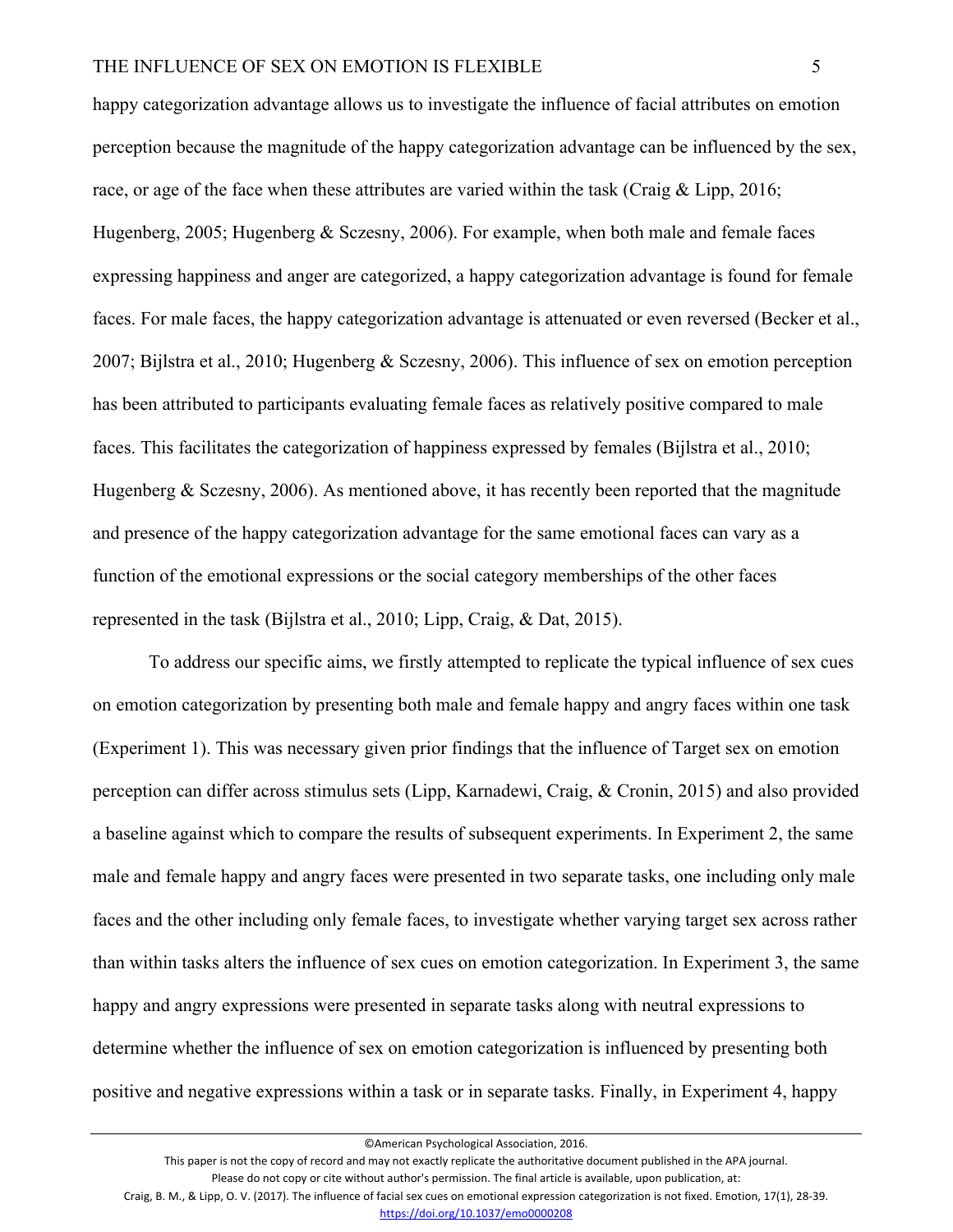#### THE INFLUENCE OF SEX ON EMOTION IS FLEXIBLE 6

and sad expressions were presented in separate tasks along with neutral expressions to determine whether the influence of sex on emotion categorization observed in Experiment 3 was driven by gender based evaluations or a different mechanism like gender based emotion stereotypes (Bijlstra et al., 2010) or facial structure (Becker et al., 2007; Hess et al., 2009).

Consistent with past research (e.g. Bijlstra et al. 2010; Hugenberg & Sczesny, 2006), it was predicted that a happy categorization advantage should be observed for female but not male faces (Experiment 1). In Experiment 2, it was predicted that the moderating influence of sex on emotion categorization would differ from Experiment 1 as previous research has demonstrated that the influence of sex on emotion categorization for male faces depends on the presence of female faces within the task (Lipp, Craig, & Dat, 2015). The previously observed influence of gender based evaluations may be observed in Experiment 2 once both male and female faces have been encountered (i.e. in the second task). In Experiment 3, it was predicted that presenting happy and angry faces in separate tasks would not alter the influence of sex on emotion categorization as both male and female faces were still encountered within each task. It was predicted that Experiment 4 would provide evidence that the influence of sex on emotion categorization in Experiment 3 was driven by gender based evaluations rather than an alternative explanations.

### **Experiment 1**

#### **Method**

**Participants.** Consistent with similar studies investigating the influence of facial attributes like sex and race on emotion categorization, we aimed to sample around 28-32 participants (e.g. Hugenberg, 2005; Lipp, Craig, & Dat, 2015). We obtained data from 30 undergraduate volunteers (7 Males,  $M = 18.57$ ,  $SD = 1.52$ ) who received partial course credit for participation.

**Stimuli.** The closed mouthed happy and angry expressions of nine male and nine female targets (models 01, 02, 03, 05, 06, 07, 08, 09, 10 and 20, 22, 23, 24, 25, 28, 34, 36, 37) were drawn

<sup>©</sup>American Psychological Association, 2016.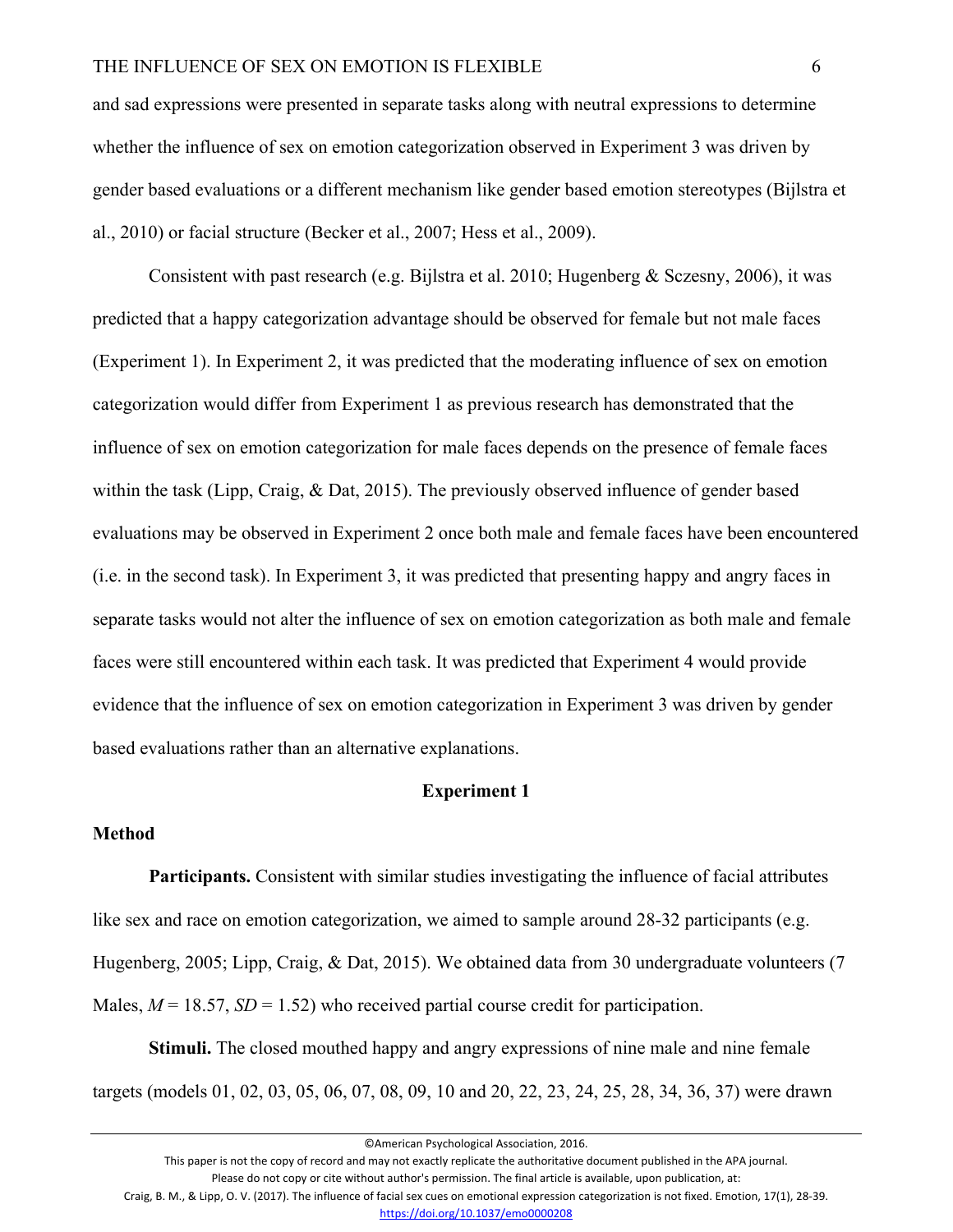from the NimStim database (Tottenham et al., 2009). These images were edited so that only the head was shown (necks, clothing, etc. were removed). Images were converted to grayscale, resized, and placed in the center of a gray background  $390 \times 262$  pixels in size.

**Procedure.** The experiment took place in a group testing laboratory with six testing terminals. Each participant was seated in front of a 17" CRT monitor with a screen resolution of  $1024 \times 768$ pixels and a refresh rate of 85 Hz. Stimulus presentation and response recording was executed in DMDX (Forster & Forster, 2003). Participants were instructed both verbally and in writing to categorize the male and female faces expressing happiness or anger presented one at a time as 'happy' or 'angry' as quickly and accurately as possible.

On each trial a white fixation cross was presented on a black background for 1000ms. This was replaced by an emotional face which remained on screen until a response was made or for 3000ms. Stimuli were presented in a random order and participants indicated their response using the right and left shift keys. Response mapping was counterbalanced across participants. Categorization times were recorded from the onset of each stimulus until a button press was made. Each stimulus was shown twice resulting in 72 trials (18 targets  $\times$  2 expressions  $\times$  2 presentations).

**Data processing and analysis.** Incorrect responses and categorization times faster than 100ms or more than three standard deviations away from each participant's mean were scored as errors comprising less than 8% of responses. Categorization times and error rates were submitted to separate 2 (Target sex: Male, Female)  $\times$  2 (Emotion: Happy, Angry) repeated measures ANOVAs<sup>[1](#page-7-0)</sup>.

#### **Results**

**Categorization times.** As can be seen in Figure 1, participants were overall faster to categorize happy than angry faces,  $F(1, 29) = 6.35$ ,  $p = .018$ ,  $n_p^2 = .18$ , and overall faster to categorize

This paper is not the copy of record and may not exactly replicate the authoritative document published in the APA journal.

Please do not copy or cite without author's permission. The final article is available, upon publication, at:

Craig, B. M., & Lipp, O. V. (2017). The influence of facial sex cues on emotional expression categorization is not fixed. Emotion, 17(1), 28-39.

<span id="page-7-0"></span><sup>1</sup> For all experiments, participant gender was included as a between subjects factor in an initial analysis. Unless participant gender significantly influences any of the effects or interactions, results are presented collapsed across this factor.

<sup>©</sup>American Psychological Association, 2016.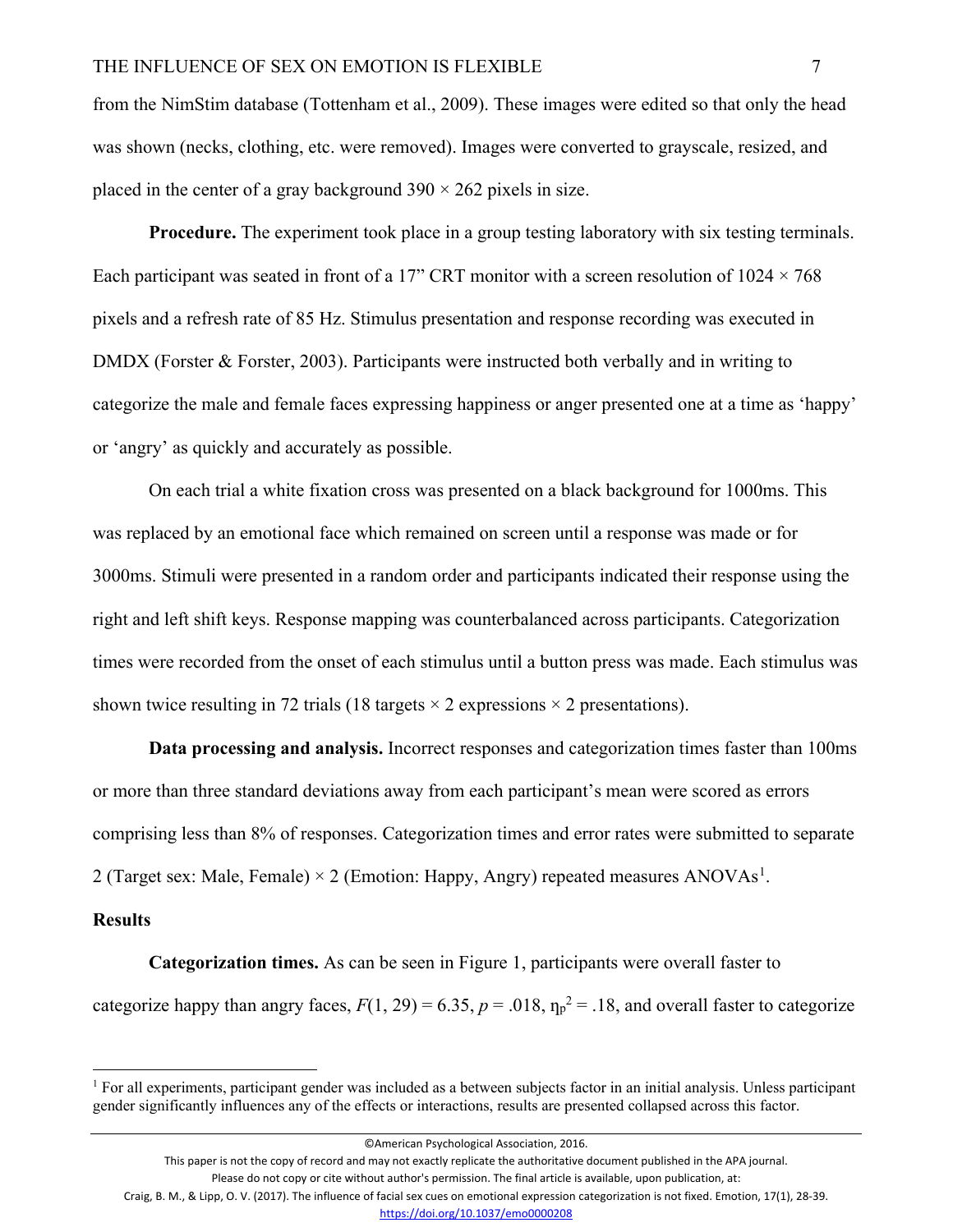expressions on male than on female faces,  $F(1, 29) = 4.60$ ,  $p = .040$ ,  $np^2 = .14$ . These main effects were moderated by a Target sex  $\times$  Emotion interaction,  $F(1, 29) = 19.70$ ,  $p < .001$ ,  $n_p^2 = .41$ . Follow up analyses indicated that happy expressions were categorized faster than angry expressions when displayed on female faces,  $t(29) = 5.10$ ,  $p < .001$ . For male faces, the categorization time difference between happy and angry expressions was not significant and trended in the opposite direction, *t*(29)  $= 1.17, p = .252.$ 

**Accuracy.** Analysis of error rates revealed no significant main effects or interactions, all *F*s < 2.87, *p*s > .101. However, inspection of the pattern of error rates (see Table 1) suggests that it was consistent with the categorization times. Participants tended to make fewer errors categorizing happy than angry expressions posed by females, but tended to make a similar number of errors categorizing male expressions of happiness and anger.

### **Discussion**

Experiment 1 replicated the Target sex  $\times$  Emotion interaction previously reported in the literature. Consistent with Becker et al. (2007), Bijlstra, et al. (2010), Hugenberg and Sczesny (2006), and Lipp, Craig, and Dat (2015), a happy categorization advantage was observed for female, but not for male faces. Having obtained a set of baseline data, we now turn to addressing the question of whether this pattern of results was due to the presence of both male and female faces in the task. In Experiment 2 participants categorized happy and angry expressions displayed on male faces in one task and on female faces in the other. If categorization speeds were driven only by the individual stimuli, results should replicate Experiment 1. However, if including faces of only one sex in a task altered the way that sex cues influenced emotion categorization, the results of Experiment 2 should differ from those of Experiment 1. For example, we may observe a happy categorization advantage for both male and female faces as would be predicted by previous studies describing the happy categorization advantage. Additionally, the order in which the two tasks were completed may

This paper is not the copy of record and may not exactly replicate the authoritative document published in the APA journal.

Please do not copy or cite without author's permission. The final article is available, upon publication, at:

<sup>©</sup>American Psychological Association, 2016.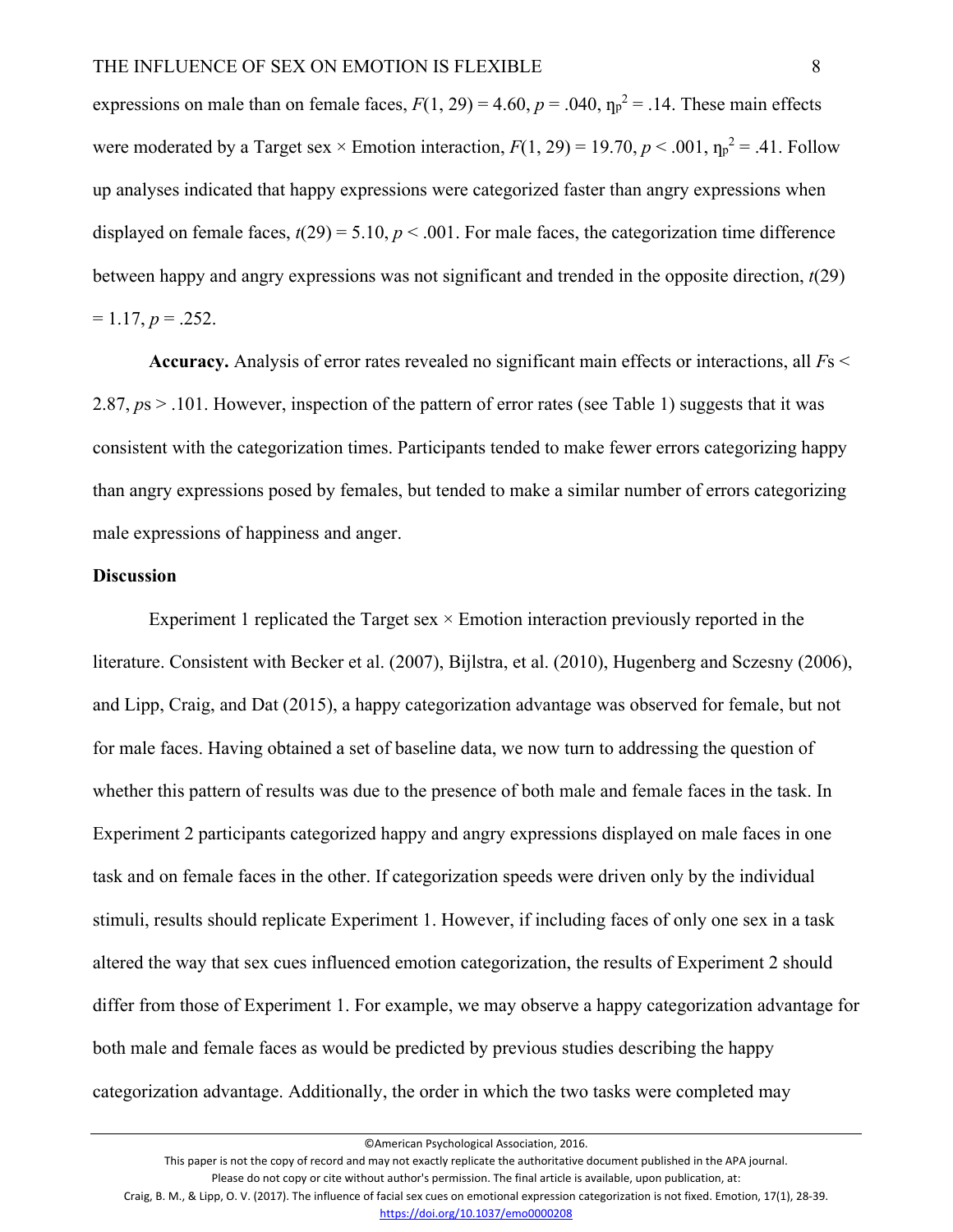influence the results, as the relevance of sex may have become obvious in the second task once both male and female faces were encountered.

### **Experiment 2**

### **Method**

**Participants.** Given the possibility that performance on the second task could differ from performance on the first task due to the relevance of sex becoming more salient, we aimed to sample 28 – 32 participants in each task order. However, experimenter error led to oversampling of participants for the male first task order (43 participants), which required sampling of additional participants in the female first task order to balance numbers in each group. This resulted in a sample of 83 undergraduate student volunteers (32 Males, *M* = 19.49, *SD* = 3.54), who received partial course credit for participation.

**Stimuli, procedure, data preparation and analysis.** The stimuli used in Experiment 2 were the same as those used in Experiment 1 and the experiment was carried out under the same conditions. Experiment 2 consisted of two tasks, one requiring categorization of male happy and angry faces and the other requiring categorization of female happy and angry faces. The order of the tasks was counterbalanced. Each face was presented four times resulting in 72 trials in each task and 144 trials across the two tasks. Data were prepared in the same manner as Experiment 1. Less than 6% of responses were excluded as incorrect or invalid. Data from two participants were not included in analyses. One provided no valid responses in one task and another provided invalid response on 86% of trials in one task. The exclusion of this participant does not change the overall pattern of results. Categorization time and accuracy data were initially submitted to a 2 (Target Sex: Male, Female)  $\times$  2 (Emotion: Happy, Angry) repeated measures ANOVA.

#### **Results**

## **Initial results.**

<sup>©</sup>American Psychological Association, 2016.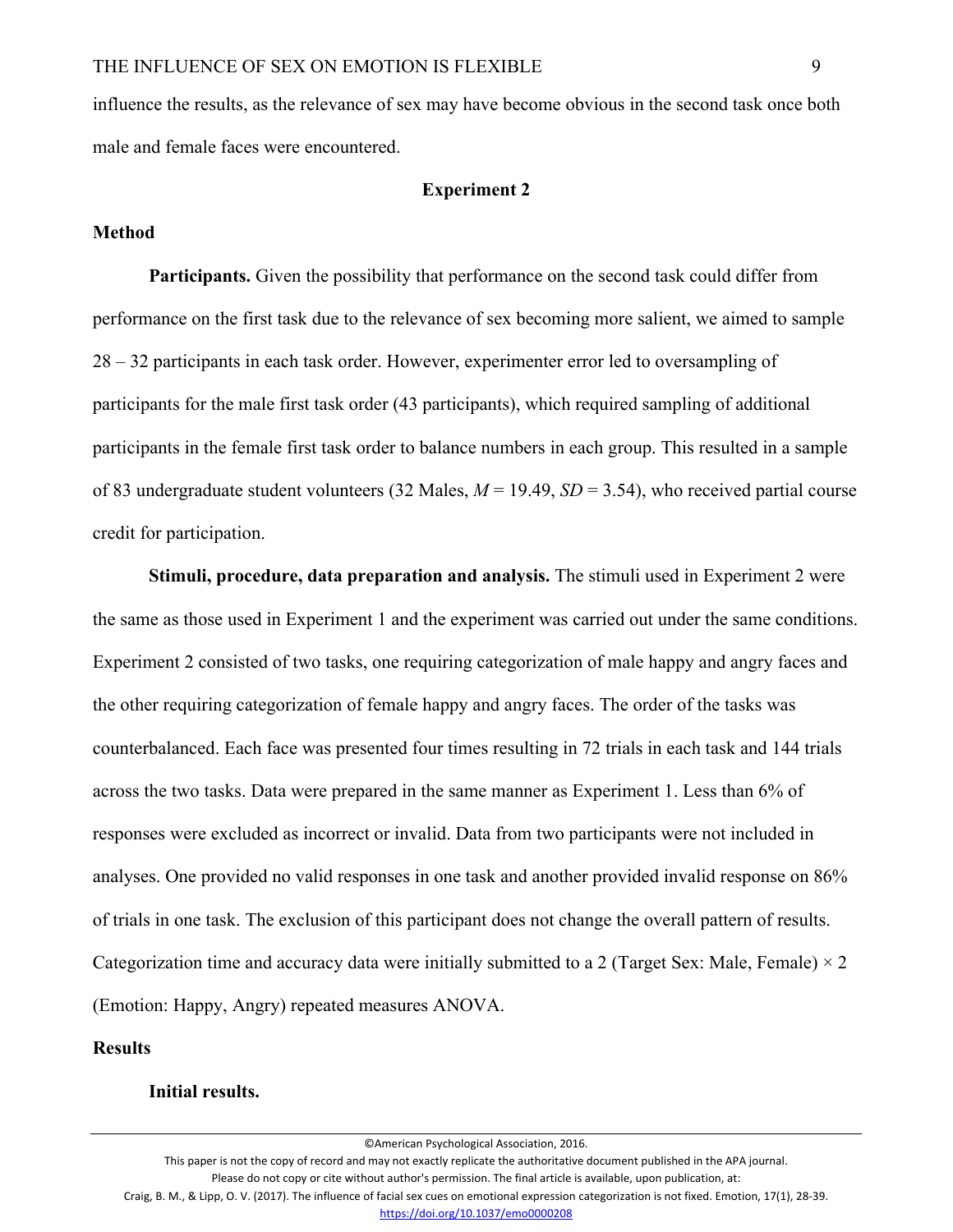*Categorization times.* Consistent with the previous literature, participants were faster to categorize happy than angry expressions,  $F(1, 80) = 22.82$ ,  $p < .001$ ,  $\eta_p^2 = .22$ , and this was moderated by the sex of the face,  $F(1, 80) = 10.08$ ,  $p = .002$ ,  $n_p^2 = .11$  (see Figure 2 inset). Participants were faster to categorize happiness than anger on male,  $t(80) = 2.12$ ,  $p = .037$  and female faces,  $t(80) =$ 6.61,  $p < .001$ , however, this effect was significantly stronger for female faces,  $t(80) = 4.49$ ,  $p < .001$ . There was no overall difference in the speed of categorizing expressions on male and female faces (no main effect of Target sex,  $F(1, 80) = 0.02$ ,  $p = .889$ ,  $\eta_p^2 = .09$ ).

*Accuracy.* Overall, participants tended to categorize happy expressions more accurately than angry expressions,  $F(1, 80) = 5.66$ ,  $p = .020$ ,  $\eta_p^2 = .07$ . This main effect of emotion was qualified by a significant Target sex  $\times$  Emotion interaction,  $F(1, 80) = 8.28$ ,  $p = .005$ ,  $n_p^2 = .09$ . There was no significant difference in error rates for categorizing happiness and anger on male faces,  $t(80) = 0.18$ , *p* = .865, however, consistent with categorization times, participants were significantly more accurate in categorizing happiness than anger displayed on female faces,  $t(80) = 4.27$ ,  $p < .001$ . There was no main effect of the sex of the face,  $F(1, 80) = 0.21$ ,  $p = .665$ ,  $\eta_p^2 < .01$ .

**Comparison to the standard results (Experiment 1).** Contrary to Experiment 1, Experiment 2 yielded a happy categorization advantage for male and female faces. To determine whether the patterns of results differed significantly across experiments, data from Experiments 1 and 2 were submitted to 2 (Target sex: Male, Female)  $\times$  2 (Emotion: Happy, Angry)  $\times$  2 (Experiment: Experiment 1, Experiment 2) mixed ANOVAs.

*Categorization times.* Although both Experiments 1 and 2 produced a significant Target sex  $\times$ Emotion interaction, comparing the two experiments revealed significantly different patterns of results as indicated by a Target Sex  $\times$  Emotion  $\times$  Experiment interaction,  $F(1, 109) = 5.15$ ,  $p = .025$ ,  $np^2 =$ .05. Considering the results of Experiments 1 and 2 separately suggests that this interaction was likely

Please do not copy or cite without author's permission. The final article is available, upon publication, at:

Craig, B. M., & Lipp, O. V. (2017). The influence of facial sex cues on emotional expression categorization is not fixed. Emotion, 17(1), 28-39.

<sup>©</sup>American Psychological Association, 2016.

This paper is not the copy of record and may not exactly replicate the authoritative document published in the APA journal.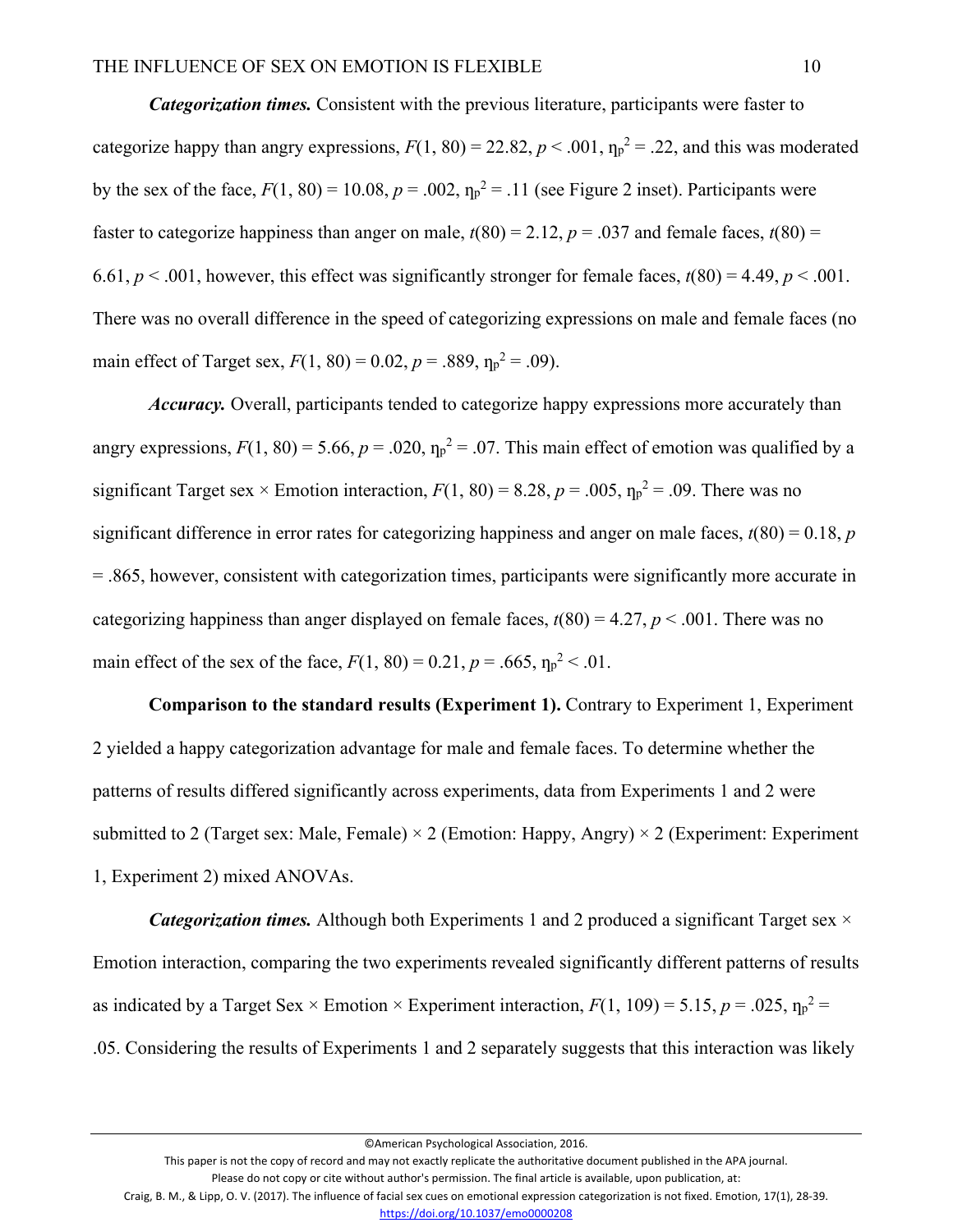due to a trend towards categorizing male expressions of anger faster than male expressions of happiness in Experiment 1, and male expressions of happiness faster than anger in Experiment 2.

*Accuracy.* There were no statistically significant differences in the patterns of error rates across Experiments 1 and 2, *Fs* < 1.

**The role of task sequence.** Experiment 1 showed that the sex of the face influence emotion categorization when male and female faces are presented within the same task. To determine whether the influence of sex on emotion categorization depends on whether male or female faces were categorized as the first or the second task, categorization time and error rate data from Experiment 2 were submitted to 2 (Target sex: Male, Female)  $\times$  2 (Emotion: Happy, Angry)  $\times$  2 (Task sequence: Male task first, Female task first) mixed ANOVAs.

*Categorization times.* As can be seen in Figure 2, task sequence did influence results. This was confirmed by a significant Target sex  $\times$  Emotion  $\times$  Task sequence interaction,  $F(1, 79) = 6.63$ ,  $p =$ .012,  $\eta_p^2$  = .08. This three way interaction was followed up by analyzing the interaction between sex and emotion for each task sequence separately. The pattern of results for each task sequence was also statistically compared to the results of Experiment 1 with separate 2 (Sex: Male, Female)  $\times$  2 (Emotion: Happy, Angry)  $\times$  2 (Experiment: Experiment 1, Experiment 2) mixed ANOVAs to determine whether one particular task sequence drove the difference between Experiment 1 and the aggregate results of Experiment 2 reported above.

When participants completed the emotion categorization task with male faces first, they were overall faster to categorize happy than angry expressions,  $F(1, 40) = 13.77$ ,  $p = .001$ ,  $n_p^2 = .26$ . This main effect of emotion was qualified by a Target sex  $\times$  Emotion interaction,  $F(1, 40) = 12.05$ ,  $p =$ .001,  $\eta_p^2$  = .23. Participants were significantly faster to categorize happy than angry expressions on female faces,  $t(40) = 5.06$ ,  $p < .001$ , but not on male faces,  $t(40) = 0.15$ ,  $p = .882$ . Comparing the pattern of results for participants who completed the male task first to the pattern of results in

This paper is not the copy of record and may not exactly replicate the authoritative document published in the APA journal.

Please do not copy or cite without author's permission. The final article is available, upon publication, at:

<sup>©</sup>American Psychological Association, 2016.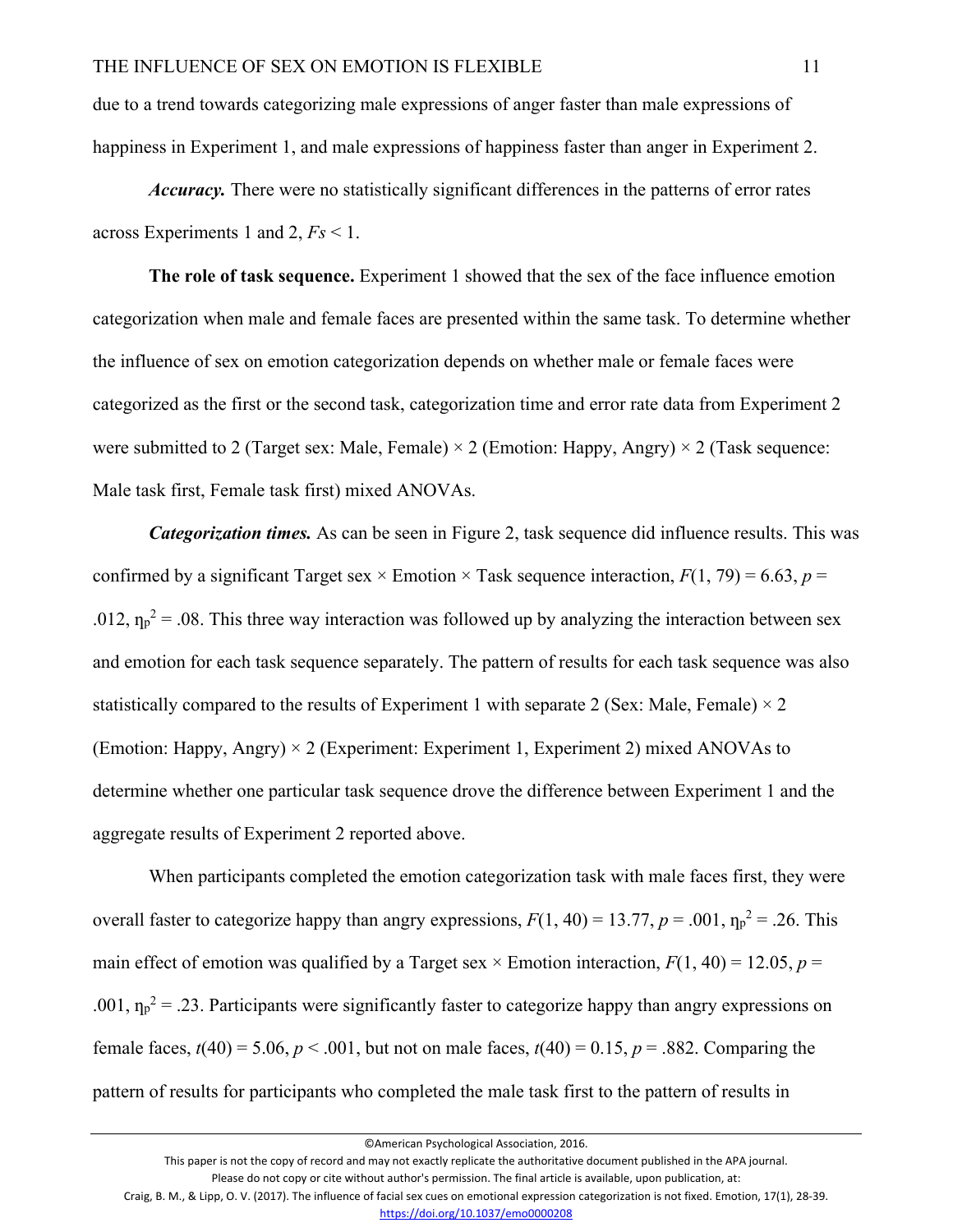Experiment 1 revealed no significant difference in responding between the two experiments. The Target sex  $\times$  Emotion  $\times$  Experiment interaction was not significant,  $F(1, 69) = 0.67$ ,  $p = .417$ ,  $\eta_p^2 =$ .01.

When participants completed the female emotion categorization task first, overall, there was a main effect of emotion. Happy expressions were categorized faster than angry expressions,  $F(1, 39)$  = 9.67,  $p = .003$ ,  $\eta_p^2 = .20$ , but the Target Sex  $\times$  Emotion interaction was not significant,  $F(1, 39) =$  $0.40, p = .529, \eta_p^2 = .01$ . Additional follow up analyses confirmed that happiness was categorized significantly faster than anger on male faces,  $t(39) = 3.93$ ,  $p < .001$ , and on female faces,  $t(39) = 4.83$ , *p* < .001. Comparing the pattern of responding for this task order to Experiment 1 revealed a significant difference in responding between the two experiments, Target sex  $\times$  Emotion  $\times$ Experiment interaction,  $F(1, 68) = 13.34$ ,  $p = .001$ ,  $\eta_p^2 = .16$ . This finding suggests that the difference observed between Experiment 1 and the aggregate results of Experiment 2 was due to the participants who completed the female task first.

Additional analyses conducted to follow up the significant three-way Target Sex  $\times$  Emotion  $\times$ Task sequence interaction also demonstrated that the happy categorization advantage was significantly larger for the second task completed regardless of whether the male or female task was completed first,  $ts > 3.34$ ,  $ps < .002$ .

*Accuracy.* There was no significant influence of task sequence on error rates, *Fs* < 1, *p*s > .388. However, inspection of error rates in Table 1 suggests a numerical trend in the same direction as for the categorization times. Consistent with categorization times, analyzing the error rates separately for the two sequences indicated that the interaction of Target sex and Emotion was significant in participants who completed the male task first,  $F(1, 40) = 5.21$ ,  $p = .028$ ,  $\eta_p^2 = .12$ , but not for those who completed the female task first,  $F(1, 39) = 3.03$ ,  $p = .090$ ,  $p_p^2 = .07$ .

## **Discussion**

This paper is not the copy of record and may not exactly replicate the authoritative document published in the APA journal.

Please do not copy or cite without author's permission. The final article is available, upon publication, at:

<sup>©</sup>American Psychological Association, 2016.

<https://doi.org/10.1037/emo0000208>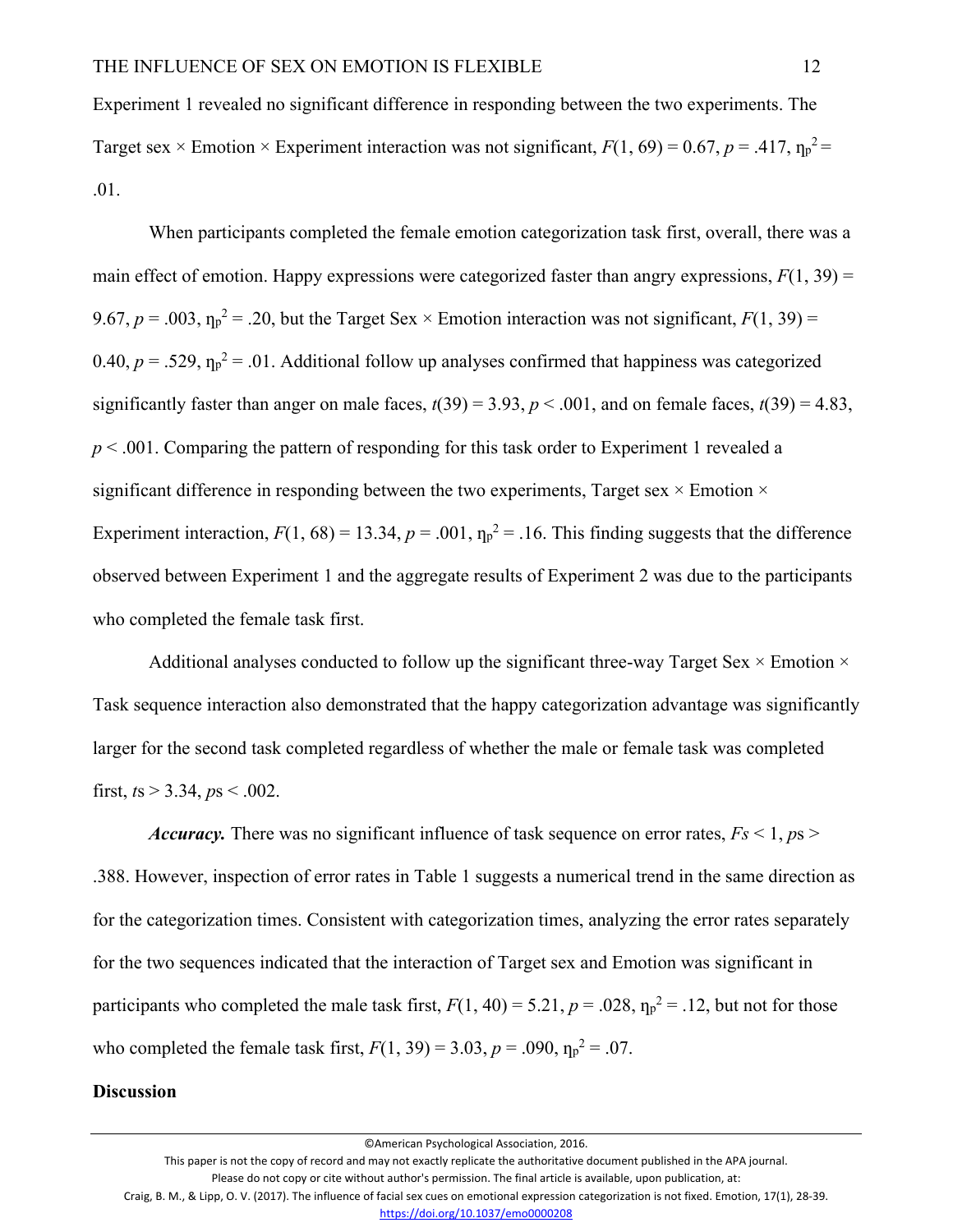The aim of Experiment 2 was to determine whether the influence of sex on emotion categorization reported in the literature (e.g. Becker et al., 2007; Bijlstra et al., 2010; Hugenberg & Sczesny, 2006) and replicated in Experiment 1 was dependent on the presentation of both male and female faces within a single task or whether it would also be observed if male and female faces were presented in separate tasks. The results of the overall analysis suggest an effect of target sex on emotion categorization even if target sex does not vary within a task. However, Experiment 2 yielded a happy categorization advantage for male faces that was not evident in Experiment 1 which emerged specifically when these male emotional faces were encountered alone in a task after completing a comparable task including only female faces. This suggests that presenting male faces intermixed with female faces changed the way that sex cues influenced emotion categorization compared with a comparable task where only male faces were encountered, particularly when female faces were encountered in a previous task<sup>[2](#page-13-0)</sup>.

Taken together, results suggest that presenting the same male and female faces in separate tasks, rather than together, can alter how the sex of the face influences emotion categorization. When male and female faces were encountered in separate tasks, the pattern of results depended on whether faces of the other sex had been encountered. As such, models aiming to predict how the sex of the face influences emotion perception must take into account more than just the information available on

<span id="page-13-0"></span> $2$  Although an interaction with task sequence of this nature was not initially predicted, analysis of a similar dataset from our lab supports this pattern of results. Twenty-six participants (5 Males, *M* = 19.54, *SD* = 3.66) categorized anger and happiness on Caucasian male and female faces presented in separate tasks. Although the three way Task sequence  $\times$ Target sex  $\times$  Emotion interaction was not significant,  $F(1, 24) = 1.42$ ,  $p = .245$ ,  $n_p^2 = .06$ , as the sample size was comparably small, planned contrasts were conducted examining the pattern of results for each task sequence separately. They revealed different patterns of results for the two task sequences. Consistent with the findings of Experiment 2, for participants who completed the male task first, a significant Target sex  $\times$  Emotion interaction was observed,  $F(1, 11) =$ 5.80,  $p = .035$ ,  $\eta_p^2 = .35$ , in the absence of main effects of sex or emotion  $Fs < 1$ . There was no significant difference in categorization times for happy ( $M = 617.42$ ,  $SD = 69.98$ ) and angry ( $M = 608.02$ ,  $SD = 59.92$ ) male faces,  $t(11) = 1.04$ ,  $p$ =.302, but happy expressions ( $M = 597.01$ ,  $SD = 60.42$ ) were categorized faster than angry expressions ( $M = 618.47$ ,  $SD =$ 51.47) displayed on female faces,  $t(11) = 2.37$ ,  $p = .037$ . For those who completed the female task first, only a significant main effect of emotion emerged,  $F(1, 13) = 7.49$ ,  $p = .015$ ,  $\eta_p^2 = .38$ . Happy expressions were categorized faster than angry expressions for male faces ( $\dot{M} = 574.85$ ,  $SD = 36.83$  vs.  $M = 587.56$ ,  $SD = 41.38$ ) and female faces ( $M = 570.80$ ,  $SD$  $= 46.07$ vs.  $M = 595.78$ ,  $SD = 44.27$ ). The main effect of target sex and the Target sex × Emotion interaction were not significant for this task sequence, *F*s < 1.71, *p*s > .213.

<sup>©</sup>American Psychological Association, 2016.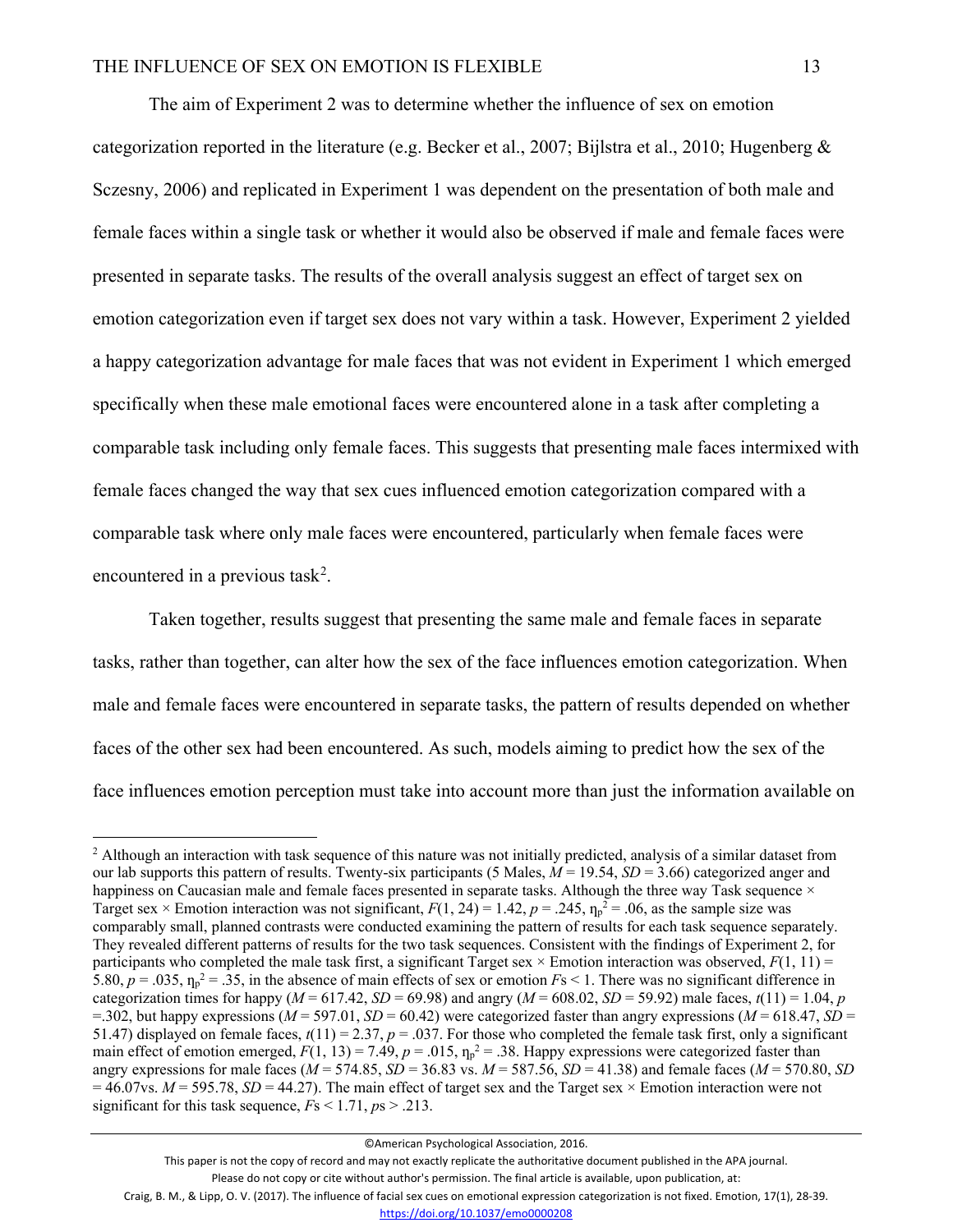the face being categorized. The influence of sex on emotion perception is, at least partly, dependent on the attributes of recently observed faces seen within the task as well as in other recently completed tasks.

## **Experiment 3**

Presenting emotional male and female faces intermixed or in separate tasks can alter the influence of sex on emotion categorization, but does this typical influence of sex on emotion categorization also depend on presenting both positively and negatively valenced expressions within a task? There is some reason to predict that this may be the case. Bijlstra et al. (2010) assessed whether sex and race cues influenced emotion categorization differently when the faces were seen in a dual valenced task (with happy and sad or angry faces) or a single valenced task (where only sad and angry faces were presented). Results suggested that, overall, implicit evaluations of gender influenced emotion categorization in the dual valenced task, but that stereotypes about gender influenced categorization in the single valenced task. When comparing categorization times across tasks for angry male and female expressions (for which both evaluations and stereotypes should have the same influence on categorization times), no influence of the type of task was observed, but there was a difference in how quickly male and female expressions of sadness were categorized depending on whether the other faces within the task were happy (dual valence) or angry (single valence). These results suggest that the valence of the emotional expressions presented in a task may matter. Importantly, these previous results did not address whether the influence of sex cues on the happy categorization advantage was dependent on the presence of both positive and negative expressions in a task as this particular investigation did not include a positive single valenced categorization task for comparison.

It seems particularly relevant to determine whether the results observed in Experiment 1 were dependent on the presence of both positive and negative expressions in a task as the influence of

This paper is not the copy of record and may not exactly replicate the authoritative document published in the APA journal.

Please do not copy or cite without author's permission. The final article is available, upon publication, at:

<sup>©</sup>American Psychological Association, 2016.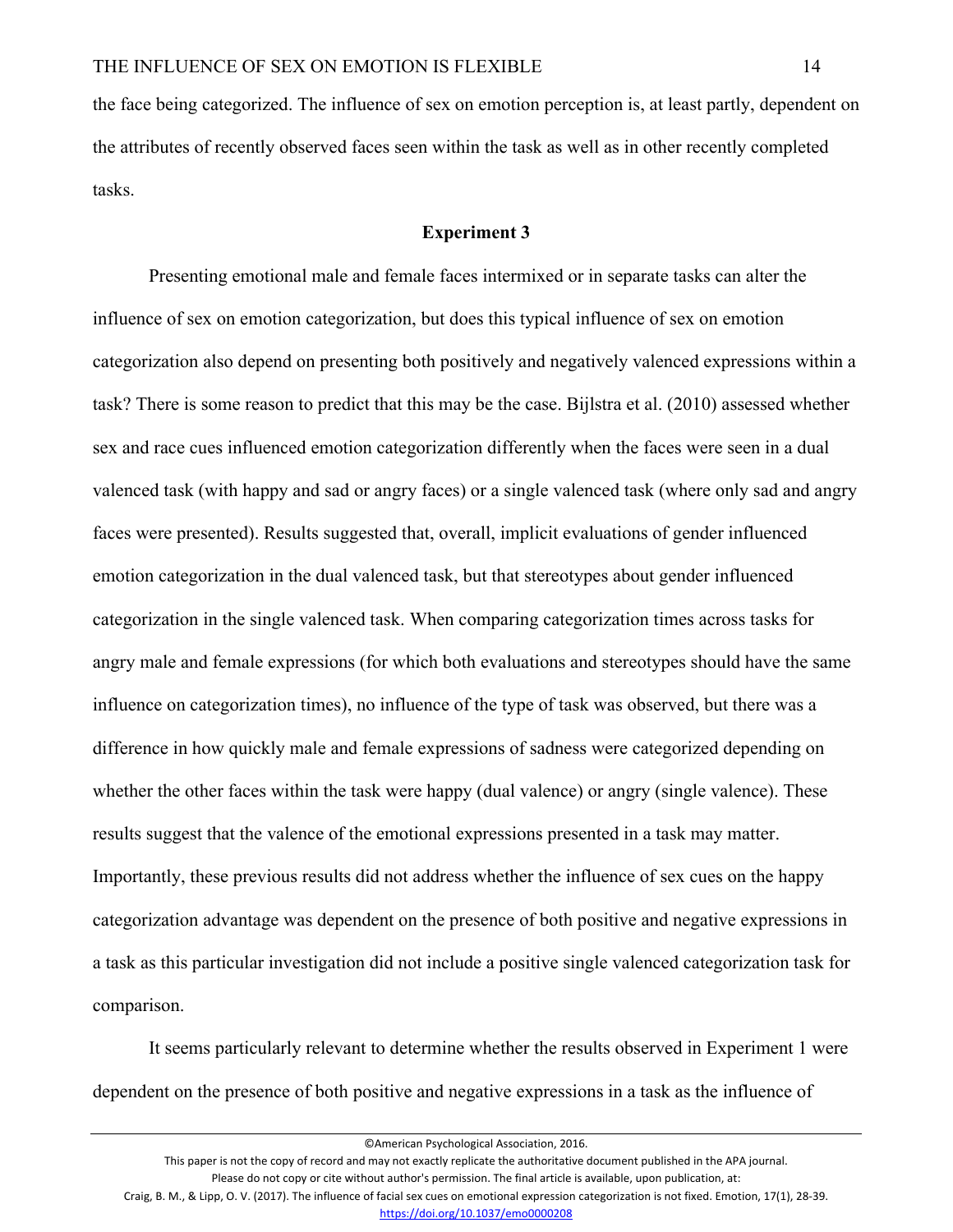altering the salience of sex in Experiments 1 and 2 was characterized by a change in responses to the happy expressions. This experiment also provided an indication as to whether the changing influence of sex on emotion categorization observed in Experiment 2 was simply due to changing the nature of the task in some way or whether it was specific to varying the sex of the faces within or between tasks.

As such, Experiment 3 aimed to investigate whether the influence of facial sex cues on the categorization of happy and angry expressions observed in Experiment 1 was dependent on the presence of both positive and negative expressions in the same task. Participants categorized happy and neutral expressions displayed on male and female faces in one task and angry and neutral expressions on male and female faces in the other. Although Bijlstra et al., (2010) demonstrated that different influences of sex and race cues on emotion categorization can be observed depending on whether a single valence or dual valence task was completed, in the context of the current study it was predicted that presenting male and female faces together within a task is key to observing the influence of target sex on emotion categorization observed in Experiment 1. As male and female faces were presented intermixed in Experiment 3 and Experiment 1, it was predicted that the responses to male and female happy and angry expressions in Experiment 3 would be comparable to those observed in Experiment 1.

### **Methods**

**Participants.** As above, we aimed to sample 28 – 32 participants. Twenty-nine undergraduate volunteers who had not participated in Experiments 1 or 2 took part  $(8 \text{ Males}, M = 19.31, SD = 2.81)$ .

**Stimuli.** In addition to the happy and angry expressions use in Experiments 1 and 2, the neutral expressions for the same individuals were used in the current experiment. These images were edited in the same manner described in Experiment 1.

<sup>©</sup>American Psychological Association, 2016.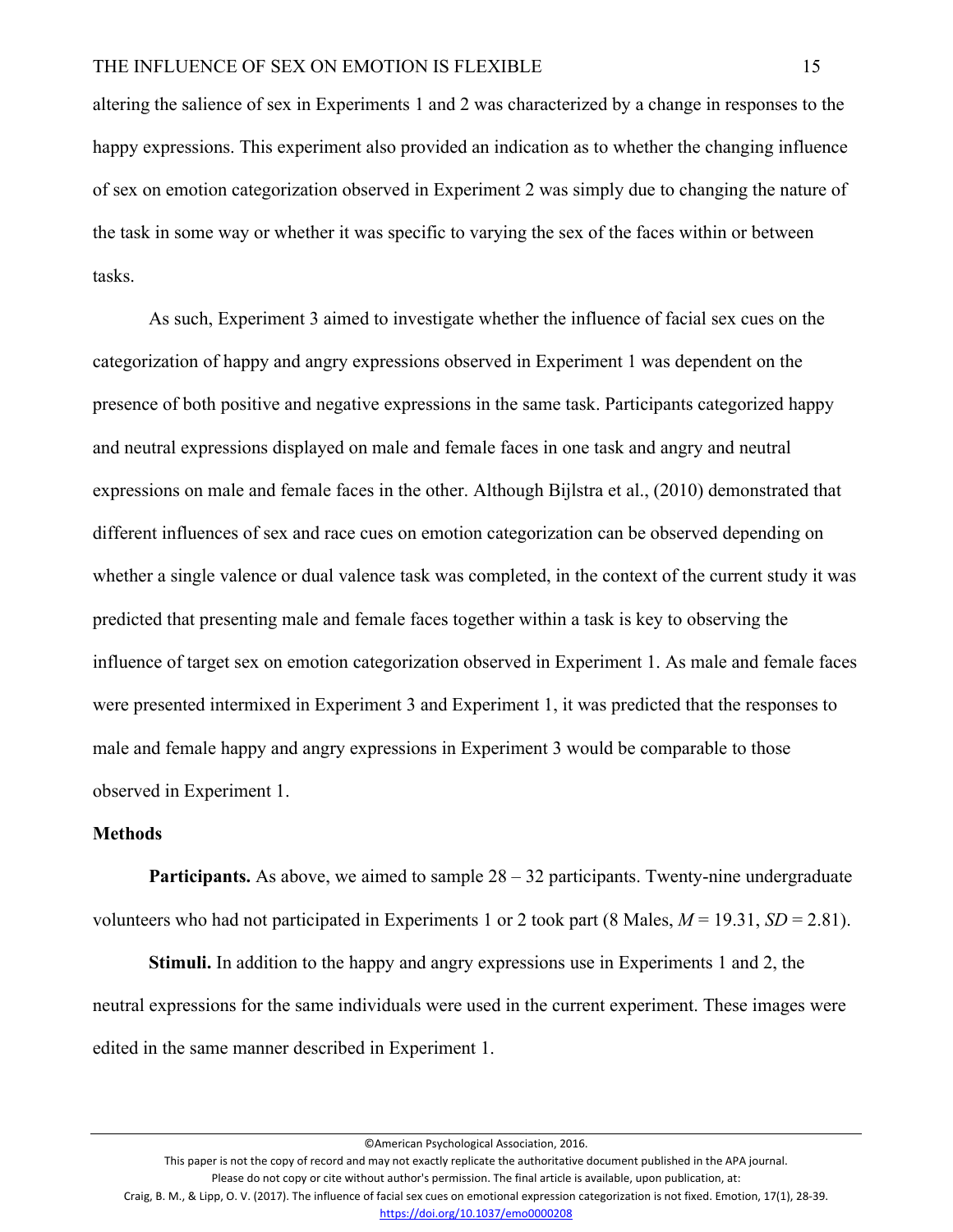**Procedure.** As in Experiment 2, participants were instructed that they would complete two tasks. They were instructed to categorize the faces based on the emotion expressed – as happy or neutral in one task, and as angry or neutral in the other task. The sex of the faces was varied within each task. Task order and response mapping were counterbalanced across participants, but the response button for categorizing the neutral faces remained constant across the two tasks for each participant. Each male or female face appeared with a Happy/Angry and Neutral expression twice resulting in 72 trials in each task and 144 trials altogether.

**Data reduction and Analysis.** As in Experiments 1 and 2, invalid responses (less than 11% of responses) were removed. Data were submitted to a 2 (Target sex: Male, Female)  $\times$  2 (Emotion: Emotional, Neutral)  $\times$  2 (Task: Angry, Happy) repeated measures ANOVA<sup>[3](#page-16-0)</sup>.

#### **Results**

#### **Initial results.**

*Categorization times.* As can be seen in Figure 3, participants were overall faster to categorize happy and neutral faces in a task than angry and neutral faces (main effect of task,  $F(1, 28) = 6.88$ ,  $p =$ .014,  $\eta_p^2$  = .20) and faster to categorize emotional than neutral faces, (main effect of emotion, *F*(1, 28)  $= 4.87, p = .036, \eta_p^2 = .15$ ). There was also a significant Target Sex × Emotion interaction,  $F(1, 28) =$ 5.86,  $p = .022$ ,  $\eta_p^2 = .17$ . These effects were superseded by a significant three way Target Sex  $\times$ Emotion  $\times$  Task interaction,  $F(1, 28) = 7.24$ ,  $p = .012$ ,  $np^2 = .21$ .

Please do not copy or cite without author's permission. The final article is available, upon publication, at:

<span id="page-16-0"></span><sup>&</sup>lt;sup>3</sup> An additional analysis was conducted including task sequence as a between subjects factor. This analysis revealed a significant Task × Task sequence interaction,  $F(1, 27) = 6.08$ ,  $p = .020$ . This reflected that participants who completed the angry task first were overall faster to respond in the happy task than the angry task,  $t(27) = 3.64$ ,  $p = .002$ , but participants who completed the angry task second were no faster to respond in either the happy or the angry task,  $t(27) = 0.24$ ,  $p =$ .812. This effect is likely to reflect that the discrimination between neutral and angry faces is harder than the discrimination between neutral and happy faces. Participants in the happy task first condition would have become familiar with the neutral faces in their first task, facilitating performance on the subsequent angry/neutral task. There were no further effects of task sequence all *F*s < 1.

<sup>©</sup>American Psychological Association, 2016.

<https://doi.org/10.1037/emo0000208>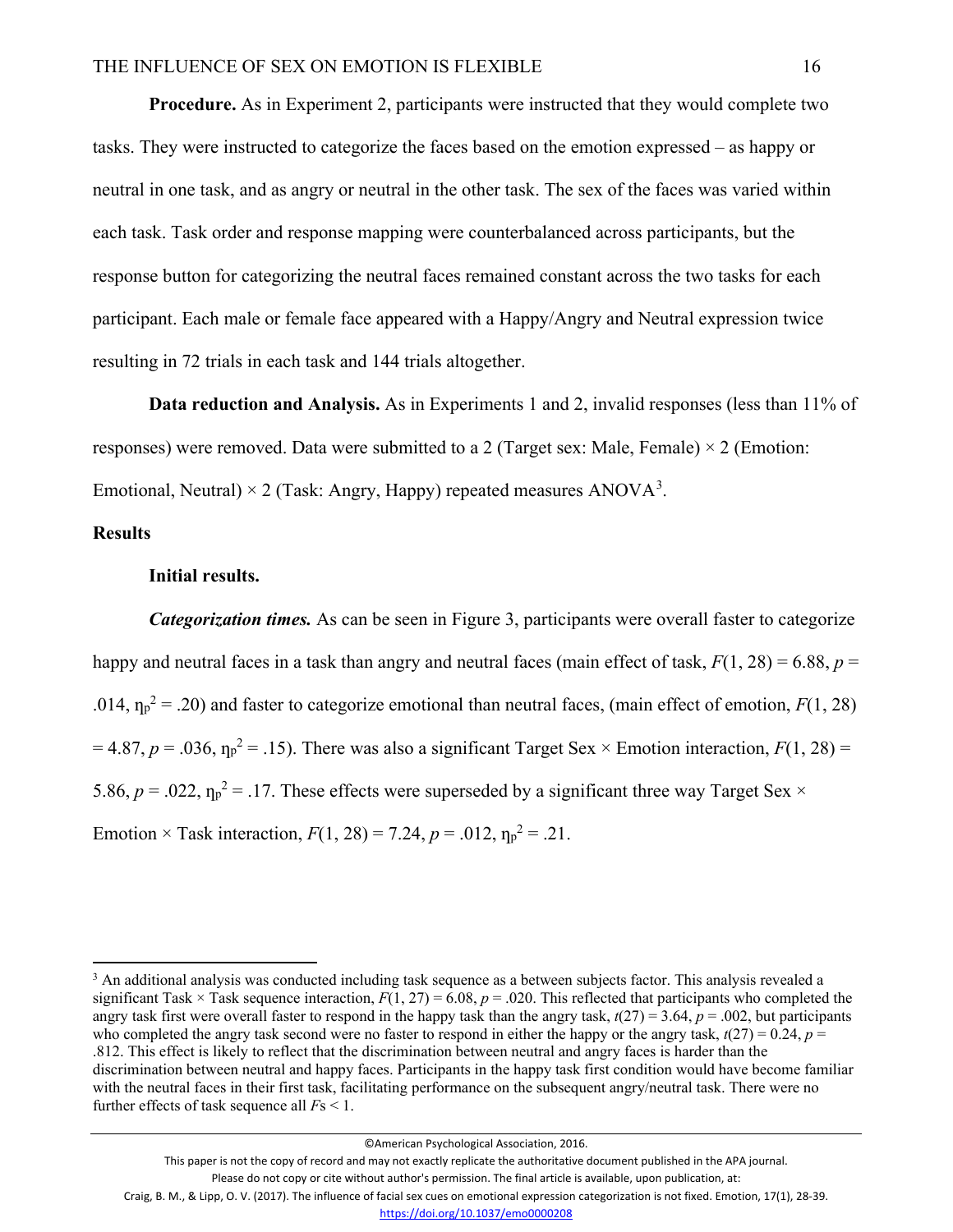This three way interaction was followed up with separate analyses for the happy and angry tasks. In the happy task, expressions were categorized significantly faster on female than on male faces,  $F(1, 28) = 6.19$ ,  $p = .019$ ,  $\eta_p^2 = .18$ , but there was no difference in how fast happy and neutral faces were categorized and no interaction of Target sex and Emotion , *F*s < 1.70, *p*s > .202.

In the angry task, there was no difference in the speed with which expressions were categorized on male and female faces,  $F(1, 28) = 0.77$ ,  $p = .388$ ,  $\eta_p^2 = .03$ . However, participants were faster to categorize angry than neutral faces,  $F(1, 28) = 4.65$ ,  $p = .040$ ,  $\eta_p^2 = .14$ . This main effect of emotion was moderated by a Target sex  $\times$  Emotion interaction,  $F(1, 28) = 8.51$ ,  $p = .007$ ,  $\eta_p^2 = .23$ . Follow up analyses indicated that participants were faster to categorize angry than neutral expressions on male faces,  $t(28) = 3.70$ ,  $p < .001$ , but not on female faces,  $t(28) = 0.42$ ,  $p = .678$ .

*Accuracy.* As seen in Table 1, consistent with categorization times, participants made significantly fewer errors discriminating happy than angry from neutral expressions,  $F(1, 28) = 20.94$ ,  $p < .001$ ,  $\eta_p^2 = .43$ . They were also more accurate in categorizing neutral than emotional faces,  $F(1, 0)$  $28$ ) = 8.04,  $p = .008$ ,  $\eta_p^2 = .22$ , and there was a marginally significant Target sex  $\times$  Emotion interaction,  $F(1, 28) = 4.00$ ,  $p = .055$ ,  $np^2 = .13$ . These effects were superseded by a significant higher order three-way Target sex  $\times$  Emotion  $\times$  Task interaction,  $F(1, 28) = 20.02$ ,  $p < .001$ ,  $\eta_p^2 = .42$ .

As with categorization times, this three-way interaction was followed up by analyzing each of the two tasks separately. In the happy task, there were no significant main effects or interactions. There was a trend towards more accurate categorization of neutral than happy expressions,  $F(1, 28) =$ 2.96,  $p = .096$ ,  $n_p^2 = .10$ , however a marginally significant Target sex  $\times$  Emotion interaction,  $F(1, 28)$  $= 3.03, p = .093, \eta_p^2 = .10$ , indicated greater accuracy in categorizing neutral than happy expressions on male faces,  $t(28) = 2.67$ ,  $p = .013$ , but no difference in accuracy categorizing happy and neutral expressions on female faces,  $t(28) = 0.21$ ,  $p = .835$ .

This paper is not the copy of record and may not exactly replicate the authoritative document published in the APA journal. Please do not copy or cite without author's permission. The final article is available, upon publication, at: Craig, B. M., & Lipp, O. V. (2017). The influence of facial sex cues on emotional expression categorization is not fixed. Emotion, 17(1), 28-39. <https://doi.org/10.1037/emo0000208>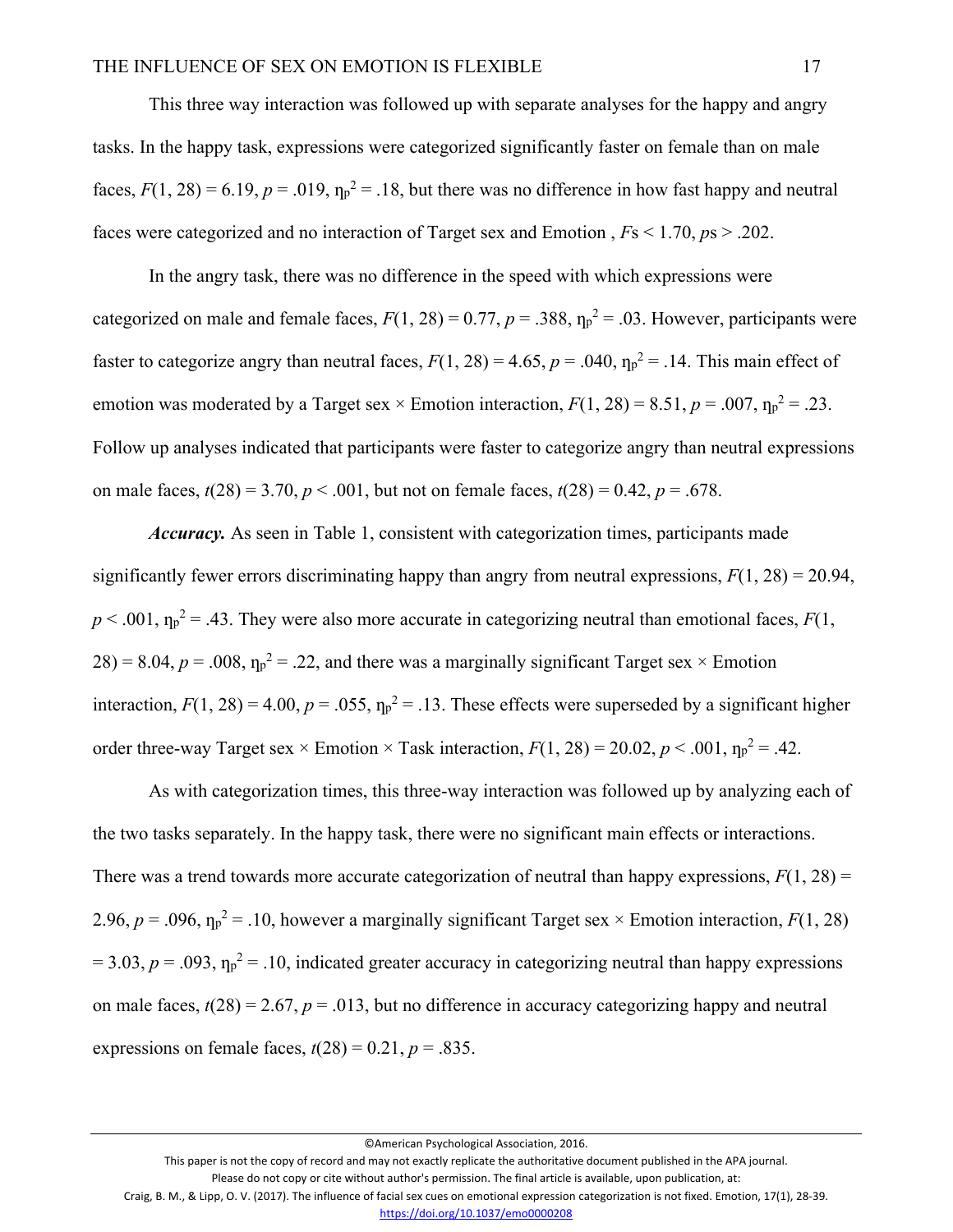In the angry task, consistent with categorization times, there was no main effect of sex, indicating no difference in the accuracy with which expressions were recognized on male and female faces,  $F(1, 28) = 0.60$ ,  $p = .446$ ,  $\eta_p^2 = .02$ . However, participants were, overall, more accurate in categorizing neutral than angry faces,  $F(1, 28) = 6.69$ ,  $p = .015$ ,  $n_p^2 = .19$ . This main effect of emotion was moderated by the sex of the face,  $F(1, 28) = 15.81$ ,  $p < .001$ ,  $np^2 = .36$ . Participants were more accurate to categorize neutral than angry expressions on female faces,  $t(28)$  5.62,  $p < .001$ , but there was no difference in the accuracy of categorizing angry and neutral expressions on male faces, *t*(28) <  $0.01, p > 999.$ 

**Comparison to the standard results (Experiment 1).** As for Experiment 2, the data from the relevant conditions in Experiment 3 were compared to the standard pattern of results in Experiment 1. This was to determine whether sex cues influenced the categorization of happiness and anger similarly when happy and angry expressions were presented in separate tasks (along with neutral faces) or within the same task. To do this, categorization times and error rates for happy and angry male and female faces from Experiments 1 and 3 were submitted to a 2 (Target Sex: Male, Female)  $\times$  2 (Emotion: Happy, Angry)  $\times$  2 (Experiment: Experiment 1, Experiment 3) mixed ANOVA.

*Categorization times.* There was no difference between the patterns of categorization times in the two experiments with no significant main effects or interactions involving the experiment factor, all  $F_s < 1$ ,  $p_s > .665$ .

*Accuracy.* Results indicated that discriminating emotional from neutral faces was more difficult than discriminating happy from angry faces as significantly more errors were made in Experiment 3 than Experiment 1,  $F(1, 57) = 27.33$ ,  $p < .001$ ,  $n_p^2 = .32$ . A significant Experiment  $\times$ Emotion interaction,  $F(1, 57) = 6.17$ ,  $p = .016$ ,  $\eta_p^2 = .10$ , suggested that this was because angry faces were harder to discriminate from neutral faces than happy faces. Follow up analyses indicated that participants made significantly fewer errors categorizing angry expressions in Experiment 1 than

<sup>©</sup>American Psychological Association, 2016.

This paper is not the copy of record and may not exactly replicate the authoritative document published in the APA journal.

Please do not copy or cite without author's permission. The final article is available, upon publication, at: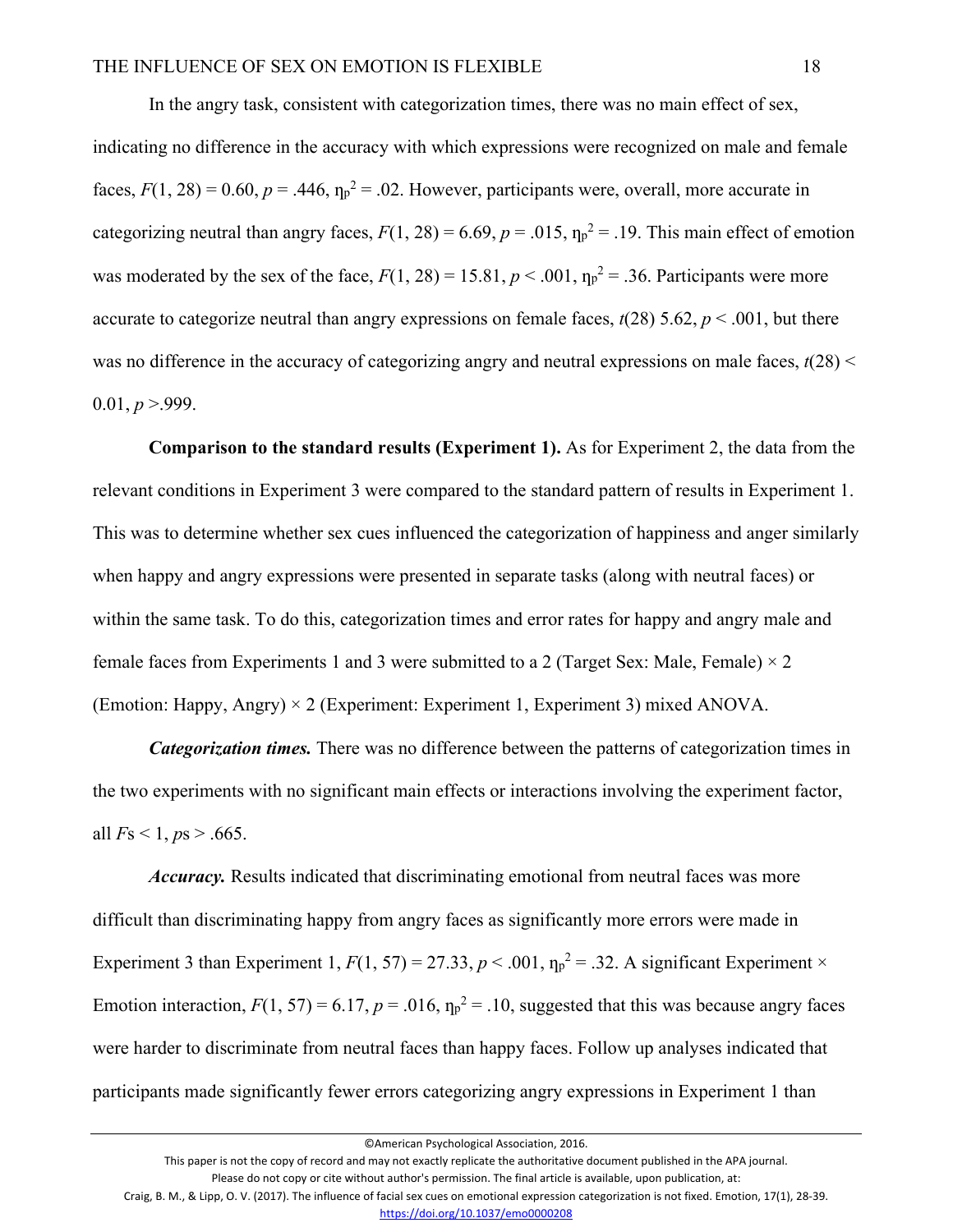Experiment 3,  $t(57) = 4.73$ ,  $p < .001$ , but were comparably accurate in categorizing happy expressions in the two Experiments,  $t(57) = 1.22$ ,  $p = .228$ . There was no two-way Experiment  $\times$  Target sex interaction and no three-way Experiment  $\times$  Target sex  $\times$  Emotion interaction suggesting no differences in the influence of sex on emotion categorization between Experiment 1 and 3.

#### **Discussion**

The aim of Experiment 3 was to determine whether the observed moderating influence of sex cues on emotion categorization seen in Experiment 1 depended on the presence of both positive and negative expressions in one task. As predicted, comparing the results of Experiments 1 and 3 indicated that the influence of sex on emotion categorization in the two tasks did not differ. This suggests that the influence of sex cues on the categorization of happiness and anger observed in Experiment 1 and in the previous literature was not dependent on the presence of both positively and negatively valenced expressions within a single task, as a comparable influence of target sex was observed when happy and angry faces were encountered in separate tasks along with neutral faces as long as male and female faces were presented intermixed within the task.

However, from the results of Experiment 3 alone, it cannot be determined whether the influence of sex on emotion categorization in Experiment 1 and Experiment 3 was driven by the same underlying mechanism. As mentioned above, it has been demonstrated that gender based evaluations influence emotion categorization specifically when both positive and negative expressions are encountered within the categorization task. When only negative expressions are presented, the influence of gender based emotional stereotypes is observed instead (Bijlstra et al., 2010, 2014). As such, the results of Experiment 1 were likely due to participants evaluating women as more positive than men. In Experiment 3, however, it was unclear whether responding was driven by gender based evaluations or stereotypes. It was also possible that the results of Experiment 3 were driven by the structural overlap between cues of happiness and femininity and cues of anger and masculinity

This paper is not the copy of record and may not exactly replicate the authoritative document published in the APA journal.

Please do not copy or cite without author's permission. The final article is available, upon publication, at:

<sup>©</sup>American Psychological Association, 2016.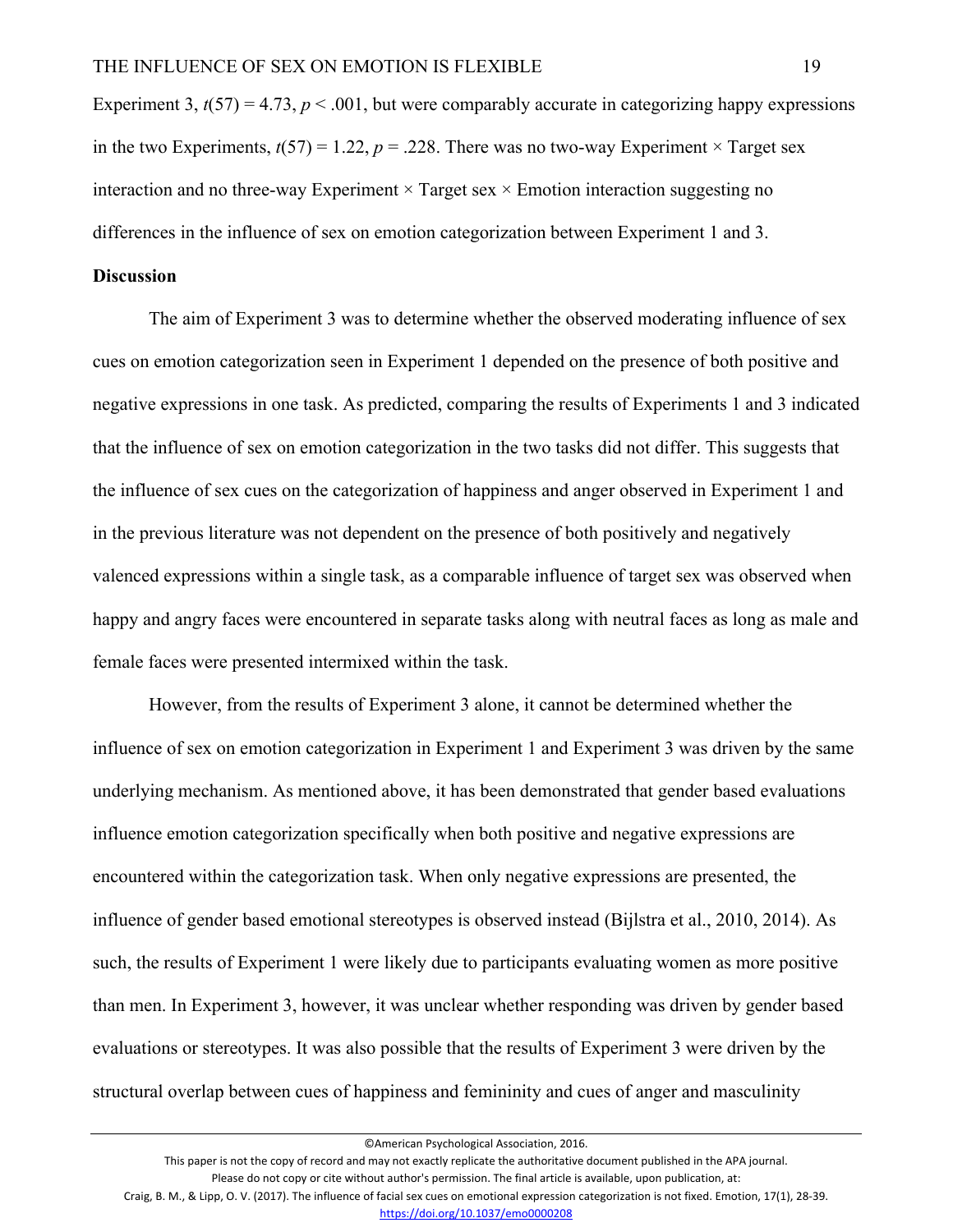(Becker et al., 2007; Hess et al., 2009). The pattern observed in Experiment 3 could be explained within any of these accounts as anger expressions are negative in valence, structurally overlap with cues of masculinity (Becker et al., 2007; Hess et al., 2009), and are stereotypically associated with males (Plant, Hyde, Keltner, & Devine, 2000).

## **Experiment 4**

The aim of Experiment 4 was to determine whether the influence of sex on emotion categorization observed in Experiment 3 was driven by gender based evaluations or another mechanism (like gender based stereotypes). Previous research has addressed this question by comparing the influence of sex on emotion categorization in a task including angry expressions, a negative expression that structurally overlaps with cues of masculinity (Becker et al., 2007) and is stereotypically associated with males (Plant et al., 2000), as well as a task including sadness, a negatively valenced expression that does not overlap structurally with cues of masculinity (Hess et al., 2009) and is not stereotypically associated with males (Plant et al., 2000). If evaluations drive responding, responses should be comparable across the two tasks, but if gender based emotion stereotypes or overlapping facial structure influence responding, the response patterns should diverge when sadness rather than anger is used (see Hugenberg, 2005; and Hugenberg & Sczesny, 2006 for use of this approach). As such, Experiment 4 replicated Experiment 3; however, angry expressions were replaced with sad expressions. If gender based evaluations drive responding in a task of this nature, the pattern observed should be comparable to Experiment 3. If emotion stereotypes rather than evaluations influenced responding in Experiment 3, we should see evidence for an association between femininity and sadness in the categorization times such as faster categorization of sad than neutral expressions displayed on female faces, or faster categorization of sad female than sad male faces. If facial structural cues influence responding, there should be evidence of an association

<sup>©</sup>American Psychological Association, 2016.

This paper is not the copy of record and may not exactly replicate the authoritative document published in the APA journal.

Please do not copy or cite without author's permission. The final article is available, upon publication, at: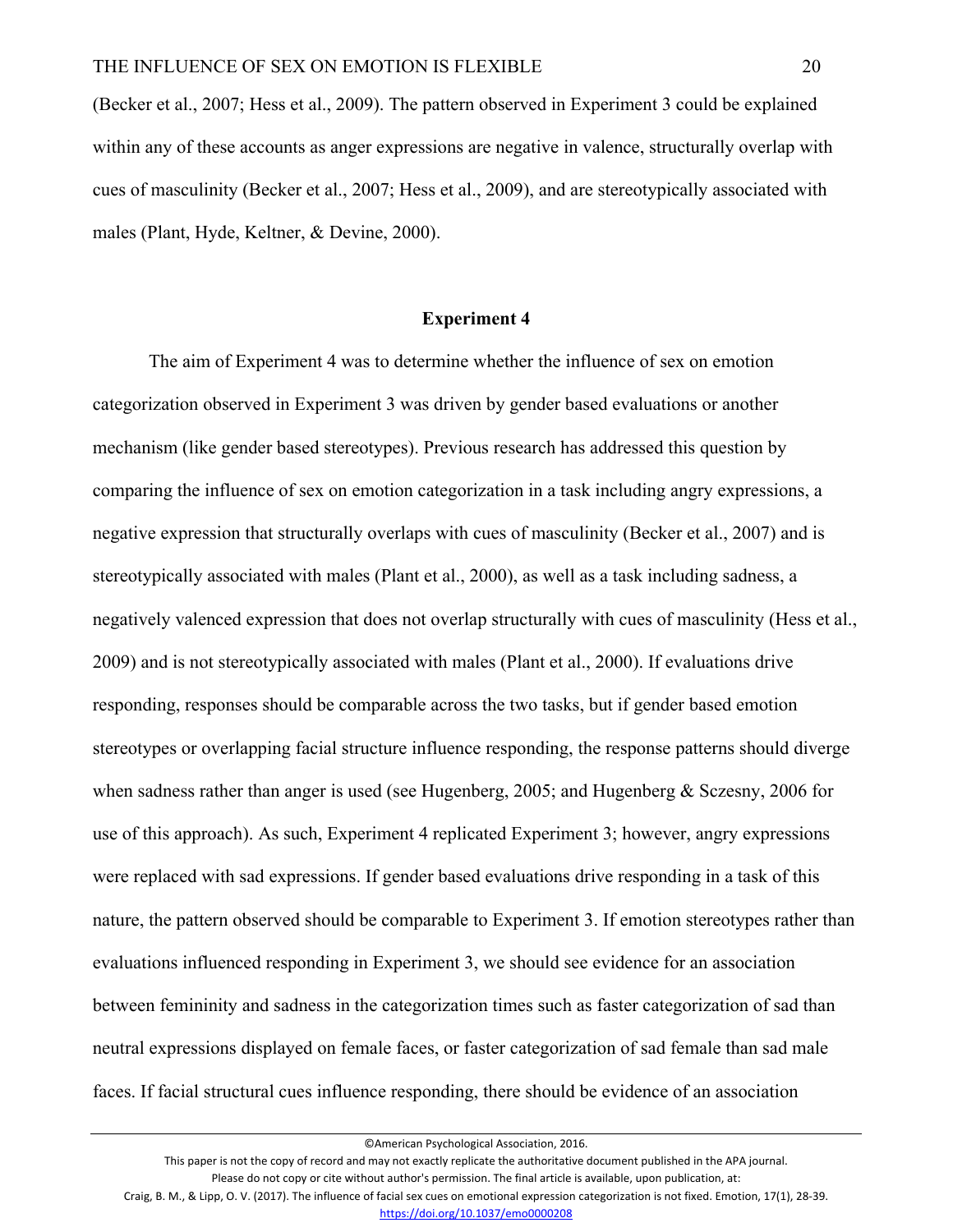between cues of femininity and expressions of happiness, but no evidence of an association between sadness and either masculinity or femininity (Hess et al., 2009).

## **Methods**

**Participants**. As in the previous experiments, we aimed to test 28 - 32 participants. Thirty-five student volunteers (12 Males,  $M = 19.00$ ,  $SD = 2.69$ ) who had not taken part in the other experiments took part in Experiment 4 in exchange for partial course credit.

**Stimuli.** The stimuli were drawn from the Nimstim set of facial expressions (Tottenham et al., 2009). The angry expressions used in Experiments  $1 - 3$  were replaced with the sad expressions from the same individuals. They were edited in the same manner as in the previous experiments.

**Procedures and data processing and analysis.** Experiment 4 proceeded in the same manner as Experiment 3, except angry faces were replaced with sad faces. The happy task was identical to the happy task in Experiment 3. The sad task was similar to the angry task in Experiment 3, however participants were instructed to indicate whether the face was 'neutral' or 'sad' rather than 'neutral' or 'angry'. Data were processed as described above. Less than 8% of responses were incorrect or invalid. Categorization times and error rates were submitted to separate 2 (Task: Happy task, Sad task)  $\times$  2 (Target sex: Male, Female)  $\times$  2 (Emotion: Emotional, Neutral)  $\times$  2 (Participant sex: Male, Female) mixed ANOVAs. Participant sex effects were reported in analyses for this experiment as, unlike the other experiments, there were some differences in how male and female participants responded. Data from two participants could not be included as they did not provide a complete dataset.

### **Results**

<sup>©</sup>American Psychological Association, 2016.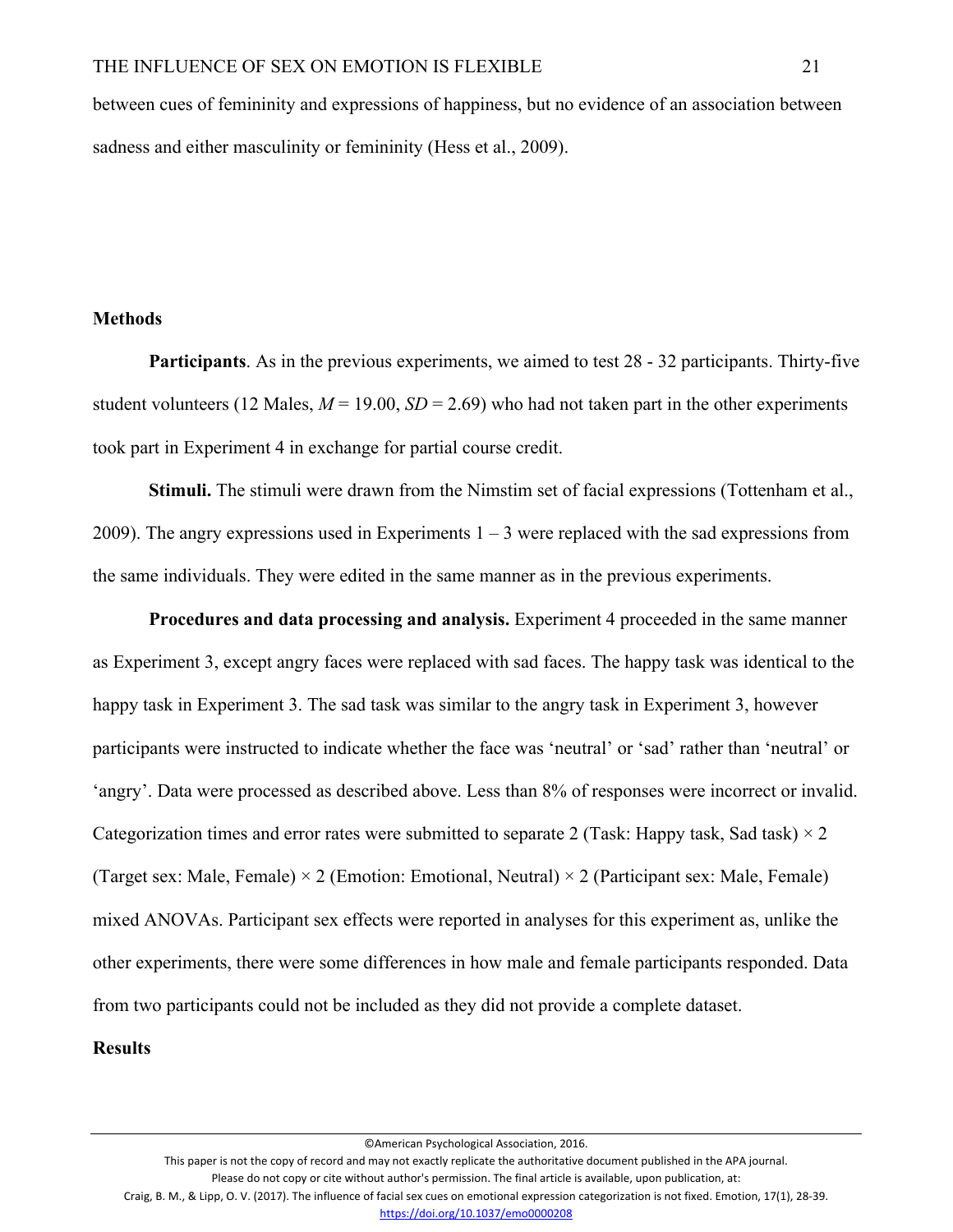**Categorization times.** Inspection of Figure 4 indicates that participants were, overall, significantly faster to respond in the happy task than the sad task,  $F(1, 31) = 7.26$ ,  $p = .011$ ,  $\eta_p^2 = .19$ . There was also a significant Participant sex  $\times$  Emotion interaction,  $F(1, 31) = 5.55$ ,  $p = .025$ ,  $\eta_p^2 =$ .15. This interaction reflected that female participants were faster to categorize emotional faces than male participants,  $t(31) = 2.40$ ,  $p = .023$ , but there was no difference between male and female participants in the speed of categorizing neutral expressions,  $t(31) = 0.10$ ,  $p = .921$ . Further, there was a significant Participant sex  $\times$  Target sex interaction,  $F(1, 31) = 5.70$ ,  $p = .023$ ,  $\eta_p^2 = .16$ . This interaction emerged as female participants were significantly faster than male participants to recognize expressions on female faces,  $t(31) = 2.83$ ,  $p = .008$ , but there was no difference between males and females in the speed of categorizing expressions on male faces,  $t(31) = 0.30$ ,  $p = .766$ . There was also a significant Task  $\times$  Emotion interaction,  $F(1, 31) = 7.23$ ,  $p = .011$ ,  $\eta_p^2 = .19$ , and a significant Target sex  $\times$  Emotion interaction,  $F(1, 31) = 4.36$ ,  $p = .045$ ,  $\eta_p^2 = .12$ .

Similar to Experiment 3, these effects were superseded by a significant three-way Task  $\times$ Target sex  $\times$  Emotion interaction,  $F(1, 31) = 4.34$ ,  $p = .046$ ,  $\eta_p^2 = .12$ , which was not moderated by participant sex (four-way Task  $\times$  Target sex  $\times$  Emotion  $\times$  Participant sex interaction,  $F(1, 31) = 1.23$ ,  $p = .276$ ,  $\eta_p^2 = .04$ ). In line with Experiment 3, in order to further explore the significant three-way interaction, we looked at the pattern of responding in each task separately. As participant sex did not significantly moderate the highest order interaction, follow-up analyses were conducted collapsed across participant sex.

In the happy task, consistent with Experiment 3, no effects were significant, all *F*s < 1, *p*s > .665. In the sad task, consistent with Experiment 3, there was no overall difference in categorization times for recognizing expressions on male or female faces,  $F(1, 32) = 0.51$ ,  $p = .482$ ,  $\eta_p^2 = .02$ , but participants were overall significantly faster to categorize sad than neutral expressions,  $F(1, 32) =$ 

This paper is not the copy of record and may not exactly replicate the authoritative document published in the APA journal.

Please do not copy or cite without author's permission. The final article is available, upon publication, at:

<sup>©</sup>American Psychological Association, 2016.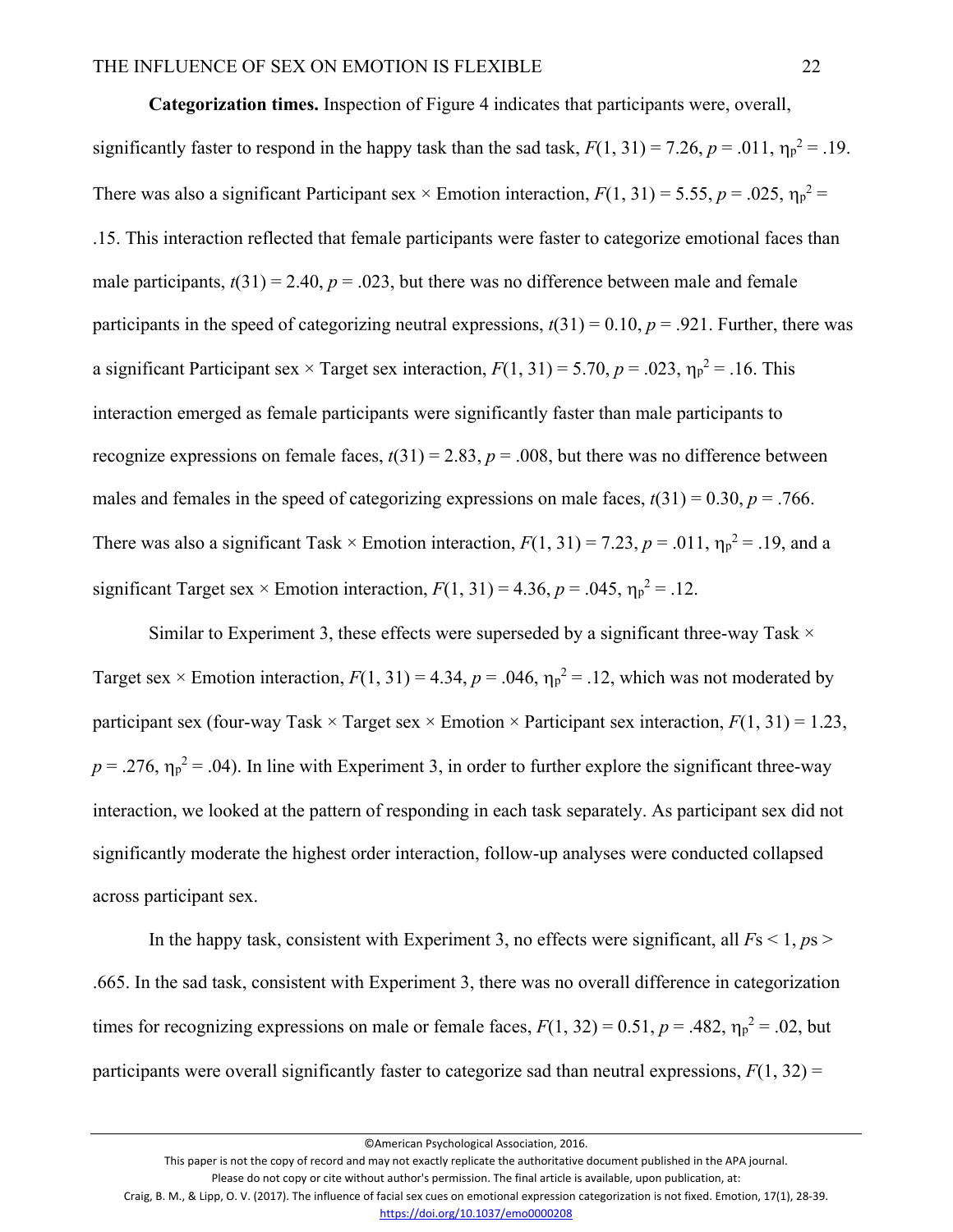8.38,  $p = .007$ ,  $\eta_p^2 = .21$ . This main effect of emotion was moderated by the sex of the face,  $F(1, 32) =$ 6.84,  $p = .013$ ,  $\eta_p^2 = .18$ . Follow up comparisons indicated that participants were significantly faster to categorize sad than neutral expressions when displayed on male faces,  $t(32) = 4.46$ ,  $p < .001$ , but not when displayed on female faces,  $t(32) = 0.76$ ,  $p = .453$ .

As sadness was categorized faster than neutral expressions for male, but not for female faces the results seem consistent with an evaluation based explanation. To check for any further evidence of a role of gender based stereotypes on categorization times, we compared the speed of recognizing sadness on male and female faces. A stereotype based account would predict faster categorization of female than male sad expressions. The results of the analysis indicated no significant difference in the speed of recognizing sadness on male or female faces,  $t(32) = 1.33$ ,  $p = .193$ , but the trend was in the opposite direction to what would be predicted by a stereotype based account with numerically faster categorization of male than female expressions of sadness.

**Accuracy.** Consistent with categorization times, participants were significantly more accurate to respond in the happy task than the sad task,  $F(1, 32) = 21.03$ ,  $p < .001$ ,  $\eta_p^2 = .40$  (see Table 1). Participants were also, significantly more accurate in labelling neutral than emotional faces, *F*(1, 32)  $= 28.72, p < .001, \eta_p^2 = .47$ . Finally, there was a significant Target sex  $\times$  Emotion interaction,  $F(1, 32)$  $= 4.86, p = .035, \eta_p^2 = .13$ . Participants were more accurate to categorize neutral than emotional expressions on both male,  $t(32) = 3.06$ ,  $p = .005$ , and female faces  $t(32) = 5.26$ ,  $p < .001$ , but this difference was larger for female faces than for male faces,  $t(32) = 2.20$ ,  $p = .035$ . No other effects were significant,  $Fs < 2.62, p > .116<sup>4</sup>$  $Fs < 2.62, p > .116<sup>4</sup>$  $Fs < 2.62, p > .116<sup>4</sup>$ .

<span id="page-23-0"></span><sup>4</sup> Initial analysis including task sequence as a between subjects factor revealed no significant influence of this factor on categorization times. In error rates, there was a significant three-way Task  $\times$  Target sex  $\times$  Task sequence interaction,  $F(1, 1)$  $31$ ) = 12.19,  $p = .001$ ,  $\eta_p^2 = .28$ . This interaction reflected that participants were more accurate to categorize expressions on female than on male faces in the sad task when it was completed first,  $t(31) = 2.34$ ,  $p = .026$ , but more accurate to categorize expressions on male than female faces in the sad task when it was completed after the happy task, *t*(31) = 2.34, *p* = .026. Error rates for categorizing emotions on male and female faces were not influenced by task sequence for the happy task, *t*s < 1.56, *p*s > .129.

<sup>©</sup>American Psychological Association, 2016.

This paper is not the copy of record and may not exactly replicate the authoritative document published in the APA journal.

Please do not copy or cite without author's permission. The final article is available, upon publication, at:

<https://doi.org/10.1037/emo0000208>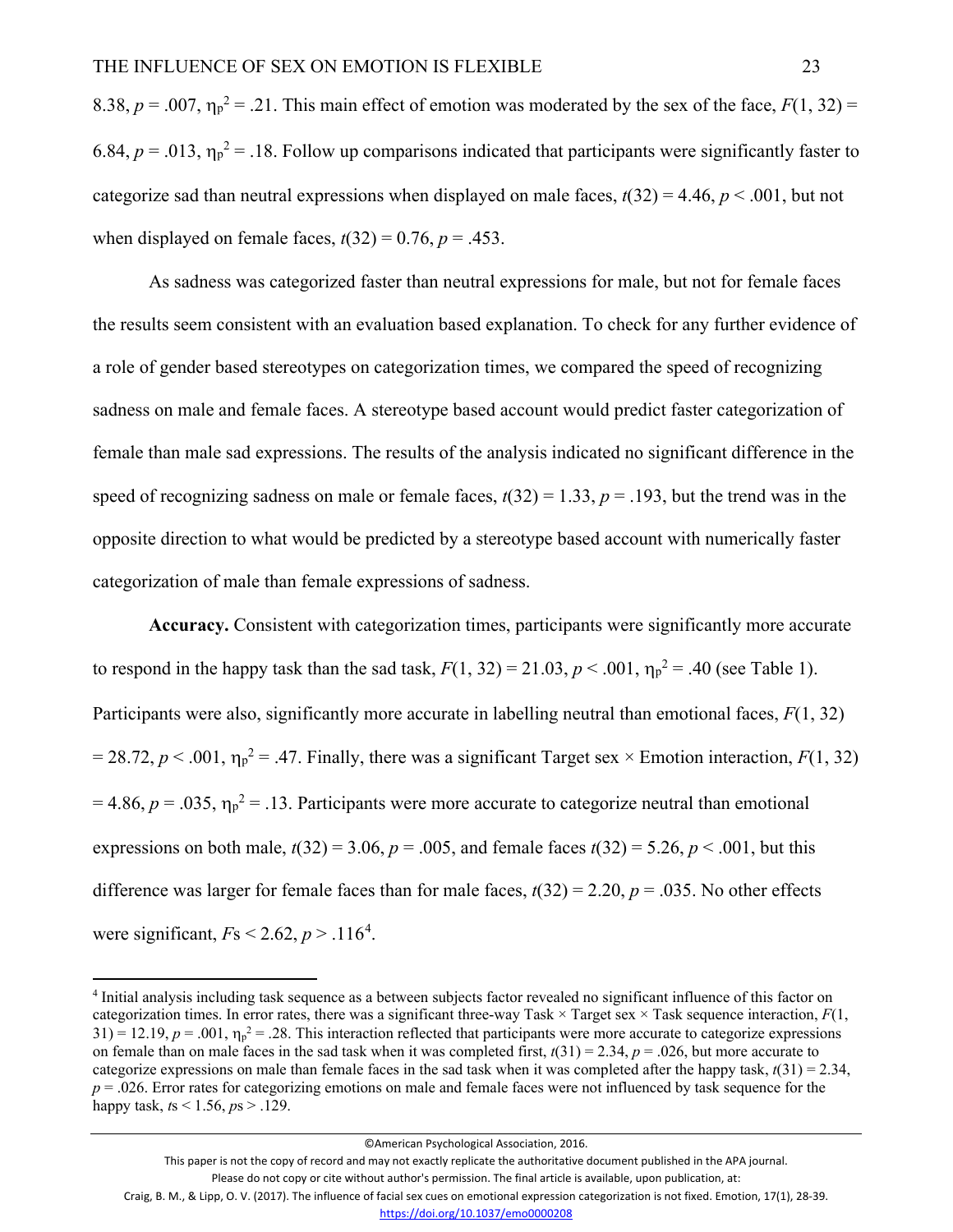### **Discussion**

The aim of Experiment 4 was to determine whether the influence of facial sex cues on emotion categorization observed in Experiment 3 was likely to be driven by gender based evaluations or something else like gender based emotional stereotypes or overlapping facial structure. To this aim we replicated Experiment 3 using expressions of sadness rather than anger, finding that sadness was categorized faster than neutral expressions when displayed on a male face but not on a female face. This was consistent with the pattern of results observed in Experiment 3 suggesting that, in a task of this nature, gender based evaluations rather than stereotypes underlie the influence of sex on emotion categorization. Based on these results, it seems likely that the influence of sex on emotion categorization times in Experiment 1 and Experiment 3 were driven by the same underlying mechanism.

As a side note, it is interesting that a significant happy categorization advantage was not observed when happy male and female faces were categorized along with neutral faces in either Experiment 3 or Experiment 4. This is in contrast to past studies finding that happy faces were categorized faster than neutral and angry or disgusted faces (Hugdahl, Iversen, & Johnsen, 1993; Leppänen & Hietanen, 2004). Although it is possible that we had insufficient power to detect a happy advantage, across the two studies, we sampled 62 participants and aggregating across the two identical tasks, no significant happy categorization advantage emerged,  $t(61) = 0.80$ ,  $p = .427$ . This sample was much larger than that of one previous study (Leppänen & Hietanen,  $2004 - N = 21$ ) and is similar to the second study reporting a happy categorization advantage (Hugdahl et al.,  $1993 - N = 70$ ). It is likely that the current results differed from the past findings because of methodological differences. One key contributor may have been that, in previous studies, participants had to categorize faces with three response options (e.g. Happy, Neutral, and Angry). Slower categorization times for neutral faces may reflect that neutral and disgust or neutral and angry expressions are more easily confused than

©American Psychological Association, 2016.

This paper is not the copy of record and may not exactly replicate the authoritative document published in the APA journal.

Please do not copy or cite without author's permission. The final article is available, upon publication, at: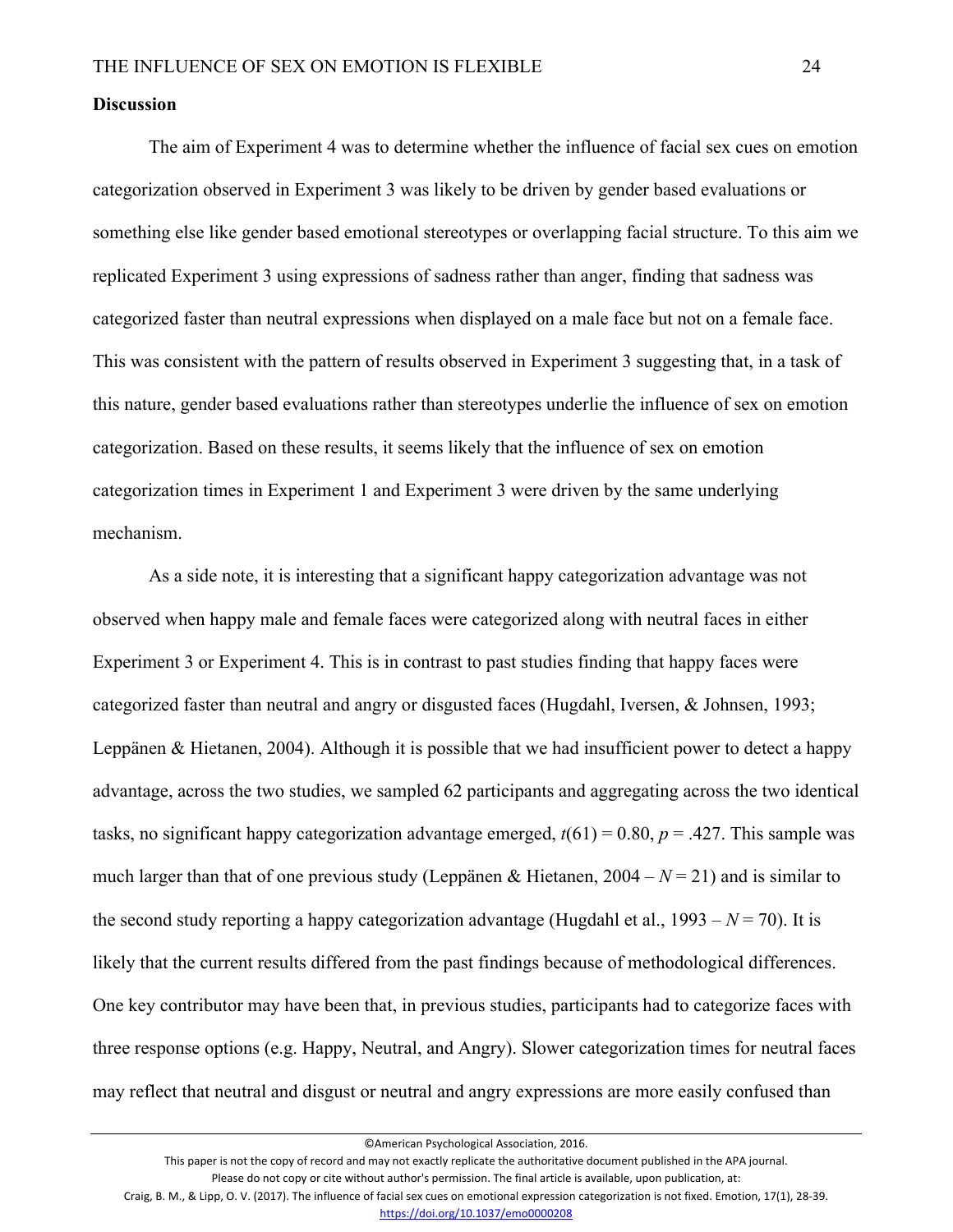neutral and happy expressions. When all three expressions were presented within one task, this may have resulted in slower categorization times for neutral and angry/disgusted faces relative to happy faces, producing a happy categorization advantage for happy relative to neutral faces. The confusability of neutral and negative expressions in these past studies may have been exacerbated as each face was presented for a limited duration of between 180ms and 200ms rather than until a response was made. Consistent with this proposal, error rates reported in Experiments 3 and 4 of the current investigation and by Hugdahl et al. (1993) were significantly higher in the angry/sad and neutral conditions than in the happy condition.

It is also interesting that a significant Target sex  $\times$  Emotion interaction was observed in the angry/neutral and sad/neutral tasks but not in the happy/neutral tasks in Experiments 3 and 4. The Women are Wonderful Hypothesis proposes that both men and women are positively evaluated, but women are evaluated as more positive than men (Eagly, Mladinic, & Otto, 1991). If the influence of sex on emotion categorization was driven by relatively positive evaluations of female faces (Hugenberg & Sczesny, 2006), then an influence of sex on emotion categorization should have been apparent in the happy/neutral tasks, but not necessarily in the angry/neutral or sad/neutral tasks – the opposite of what was observed. Given the consistency between the results observed in Experiments 3 and 4, the most likely explanation for the pattern of results is that gender based evaluations influenced emotion categorization, just not in the way that would be predicted by the Women are Wonderful hypothesis. Congruence between the relatively negative evaluations of male faces facilitated the categorization of negative (angry and sad) relative to neutral emotional expressions.

#### **General Discussion**

The overall aim of this study was to determine whether attributes of the face, such as sex, influence the categorization of emotion in a uniform and consistent manner or whether this influence is dependent on situational influences. More specifically, we investigated whether the influence of sex

This paper is not the copy of record and may not exactly replicate the authoritative document published in the APA journal.

Please do not copy or cite without author's permission. The final article is available, upon publication, at:

<sup>©</sup>American Psychological Association, 2016.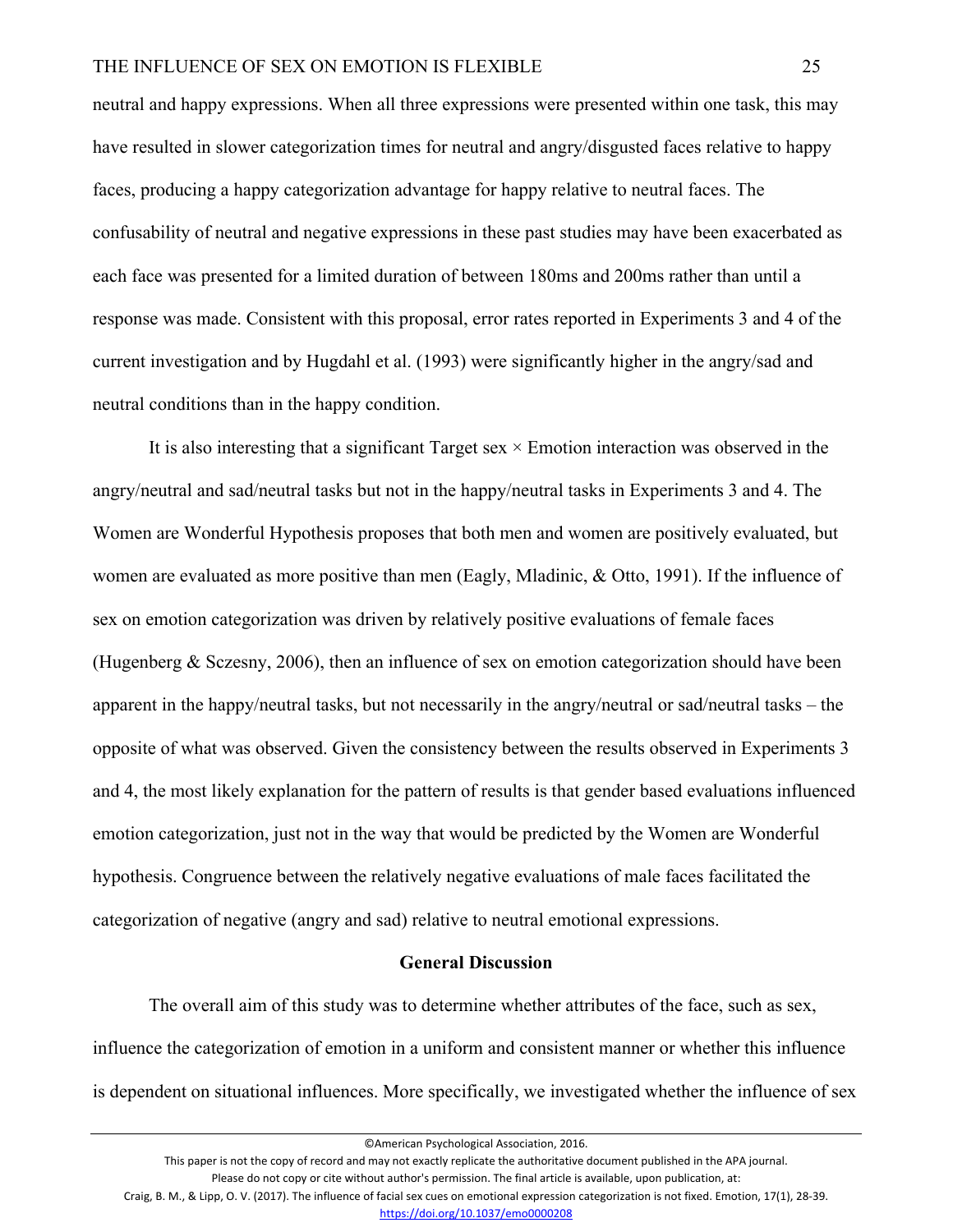cues on emotion categorization was altered by presenting both male and female or both happy and angry faces intermixed within one task or separately across two tasks. Across three experiments using the same faces, it was demonstrated that the influence of sex on emotion categorization is malleable and dependent on the other faces presented within the current task as well as in recently completed tasks. Presenting these same male and female faces in separate tasks rather than intermixed produced a significantly different aggregate pattern of results. This change in results was specific to manipulating the sex of the faces presented within a task and not just due to a change in the task parameters, as manipulating the emotional expressions encountered within a task by presenting happy and angry expressions in separate tasks did not alter the influence of sex cues on emotion categorization.

The current results indicate that a happy categorization advantage for female faces and the absence of a happy categorization advantage for male faces is indeed the default, as this default pattern was observed in the first task of Experiment 2 when only male or female faces had been presented. However, the current study also identified a new condition under which a happy categorization advantage for male faces can be observed, namely when emotional expressions on male faces are categorized after female emotional faces have been viewed in a separate task. This adds to prior evidence that the influence of sex cues on emotion perception is not fixed but flexible (e.g. Bijlstra et al., 2010, 2014) and dependent on the salience of the gender dimension (Lipp, Craig, & Dat, 2015).

It is important to note that the difference between the pattern of results seen in Experiment 2 and in the other experiments reflected the performance of participants who completed the female emotion categorization task first. Those who completed the male task first produced a happy categorization advantage only in their second task (the female task). Those who completed the female task first produced a happy categorization advantage in both the male and the female task. At this

This paper is not the copy of record and may not exactly replicate the authoritative document published in the APA journal.

Please do not copy or cite without author's permission. The final article is available, upon publication, at:

<sup>©</sup>American Psychological Association, 2016.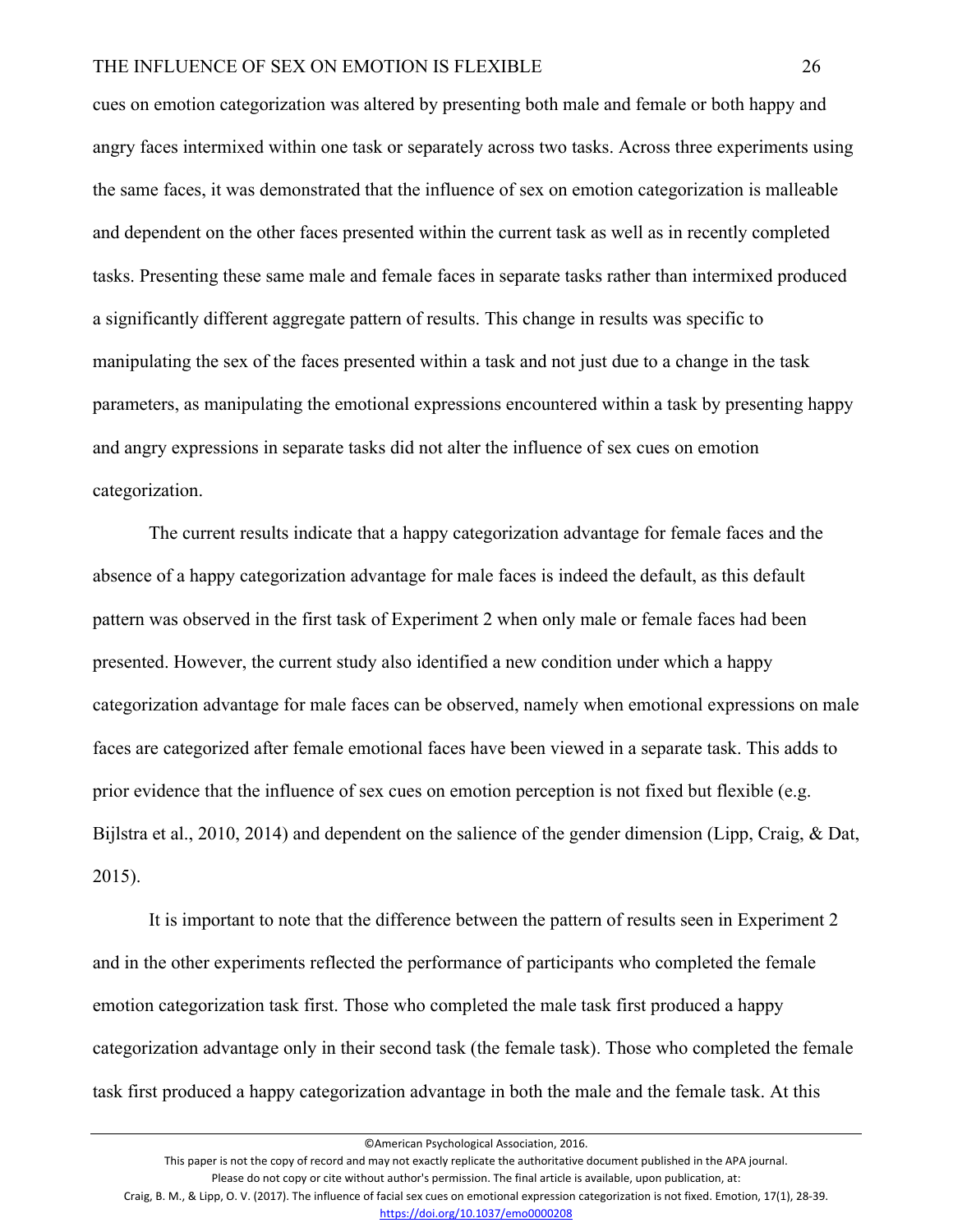point we may only speculate as to why a happy categorization advantage for male faces emerged when male faces were presented without female faces, but only after a task including only female faces had been completed. Future research will be required to determine the accuracy of the account proposed. Reference to earlier social categorization literature (Stroessner, 1996) provides one possible explanation. It has been suggested that White males are seen as the default in countries where there is a White majority like the USA and Australia. When a White male face is encountered, the face is seen as a person rather than categorized by any of their other social category membership (e.g. young, White, male etc.; Stroessner, 1996). As such, when only White male emotional faces were encountered, as was the case in the first task of Experiment 2, no particular social categories were activated. Under these circumstances, the slightly positive mood and positive expectancies of participants (Leppänen & Hietanen; 2003) and the relative ease of recognizing anger over happiness on male faces due to facial structure (Becker et al., 2007; Hess et al., 2009) may have worked against each other, potentially explaining why no happy categorization advantage was observed. White females differ from the White male norm and there is some evidence that female faces are spontaneously categorized as female (Stroessner, 1996). When female faces were seen alone in a task, positive expectancy (Leppänen & Hietanen, 2003) and easier categorization of happiness than anger on female faces due to facial structure (Becker et al., 2007; Hess et al., 2009) may have worked in the same direction providing a potential explanation as to why a happy categorization advantage was observed for female faces when this task was completed first.

Once participants commenced the second task, the relevance of the gender dimension was made more salient as participants had now seen both male and female faces in comparable tasks. As the gender dimension had been made salient, gender based evaluations may have be activated. As described in earlier research, both males and females are positively evaluated, but females are evaluated as more positive than males (Eagly et al. 1991). When males and females were encountered

<sup>©</sup>American Psychological Association, 2016.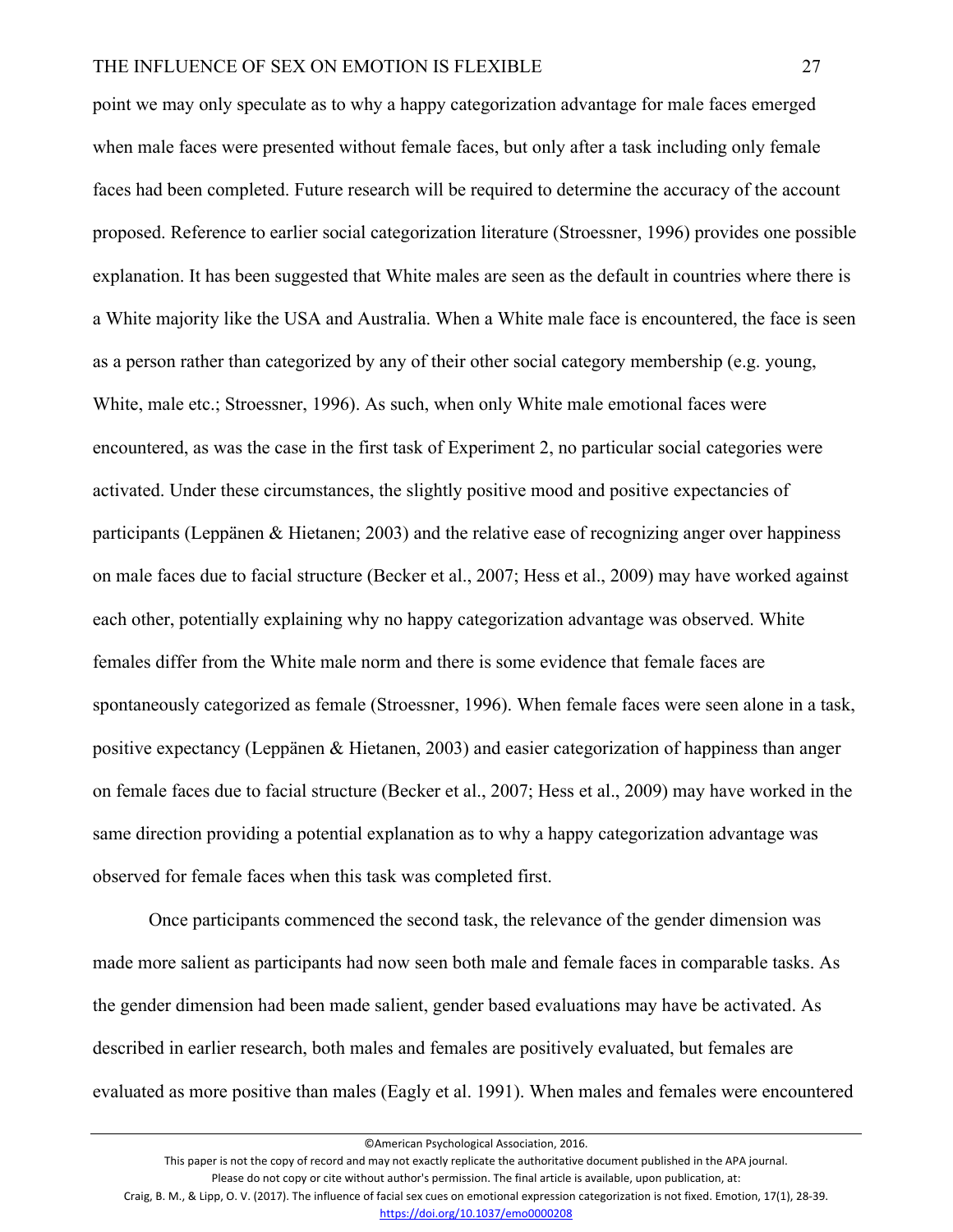intermixed within a task (e.g. Experiments 1, 3, and 4) female faces were evaluated as relatively positive compared to male faces facilitating categorization of happy expressions on female faces but not on male faces. When males were encountered alone in the second task, they were evaluated as positive (Eagly et al., 1991) as no female faces were present, potentially driving the observed happy categorization advantage for male faces. When female faces were encountered alone in the second task, the increased relevance gender may explain why the happy categorization advantage was significantly larger in this task. The finding that the influence of sex cues on emotion categorization is flexible and dependent on the situation in which the face is encountered is consistent with previous literature reporting that implicit evaluations are relative and situationally specific (e.g. Craig et al., 2014; Mitchell, Nosek, & Banaji, 2003). This finding is also consistent with recent theoretical developments (Freeman & Ambady, 2011).

## **Implications for Theory**

The results of this study are consistent with current models of person perception and also extend our understanding in the area of person construal*.* For example, *the dynamic interactive theory of person construal* (Freeman & Ambady, 2011) posits that race, sex, age and emotional expressions come to be recognized through the integration of bottom-up visual facial structure information and top-down higher order influences like, goals, expectations, and associations. Upon viewing a face, cue level nodes are activated in response to particular features, such as the shape of the eye brow ridge or the jaw. These cue level nodes provide bottom-up input into multiple category level nodes (sex, race, age, and emotion). Person construal also happens under the top-down influence of higher order cognitive states, including a person's current goals, motivations, and expectations. Importantly, moment to moment shifts in an observer's goals and expectations means that the influence of facial attributes like sex on emotional expression perception can also shift. This is reflected in the model by

This paper is not the copy of record and may not exactly replicate the authoritative document published in the APA journal.

Please do not copy or cite without author's permission. The final article is available, upon publication, at:

Craig, B. M., & Lipp, O. V. (2017). The influence of facial sex cues on emotional expression categorization is not fixed. Emotion, 17(1), 28-39.

<sup>©</sup>American Psychological Association, 2016.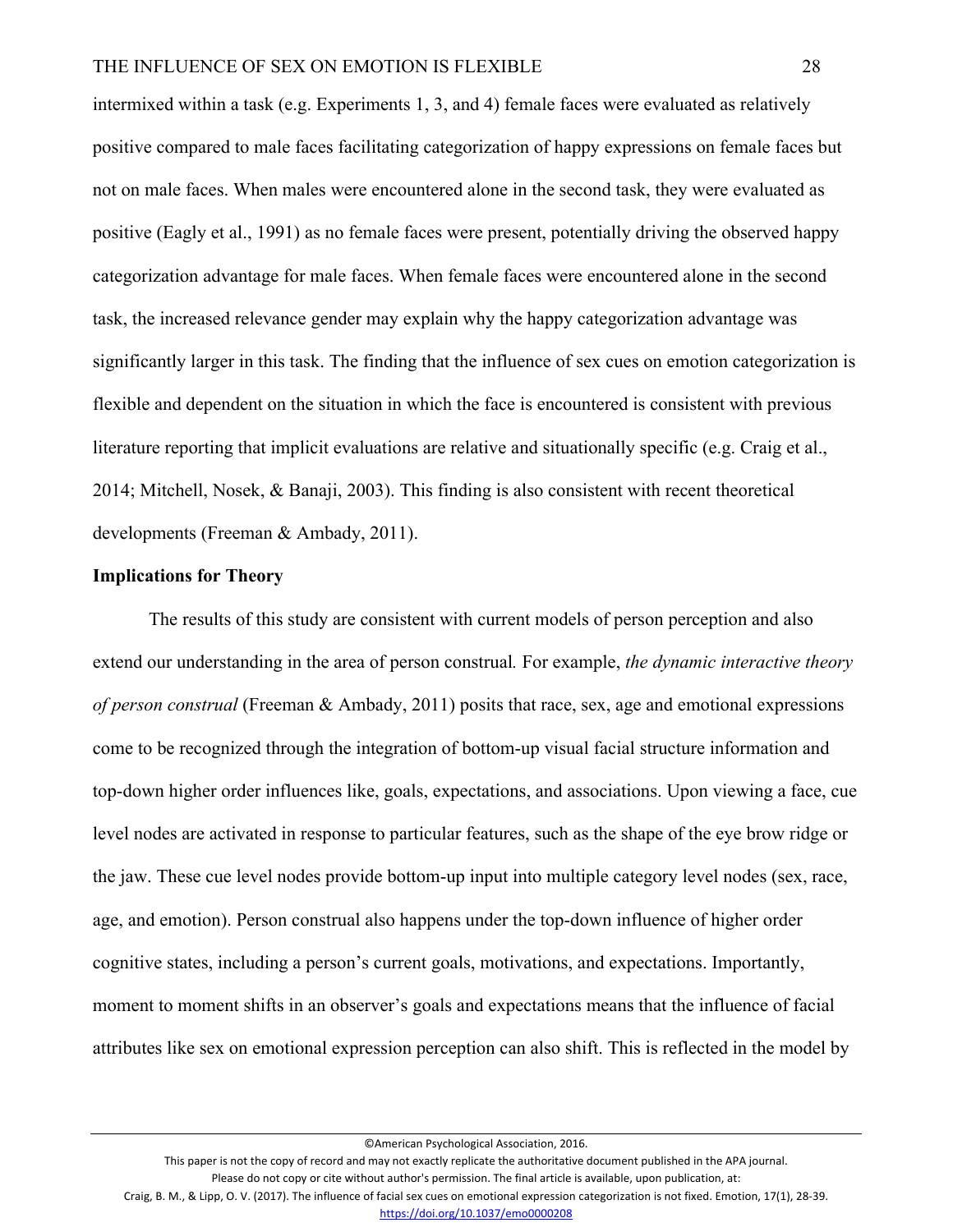a stronger weight being placed on particular categories and cues due to the person's current higher order cognitive states.

Across Experiments 1-3, the same set of emotional faces was used, however the same pattern of results was not always observed. This demonstrates that the influence of sex cues on emotion perception is not only the result of a bottom-up stimulus driven process. There are also clear top-down influences at play. *The dynamic interactive theory of person construal* (Freeman & Ambady, 2011), when it was originally proposed, did not elaborate much on the range of possible sources of top-down influence. As such, the results of the current investigation help to refine our understanding of the circumstances that can influence the way multiple facial cues like sex and emotion interact. These findings demonstrate that not only the other faces seen within a task, but also the faces seen in previously completed tasks are sources of top-down influence to be considered in the process of person construal.

## **Implications for Research Design**

The current study highlights just how important it is in studies of face processing and person perception to consider the processing of a particular face in the broader context of other faces presented on previous trials within the same task or in previous tasks. It is tempting to assume that a response on a particular trial is just as it would have been if it were the first and only trial the participant had encountered, free from the influence of the particulars of the experimental procedure. Our results demonstrate that this is clearly not the case. Given the current results, it is wise to test enough participants to have sufficient power to detect task sequence effects. As Experiment 2 shows, averaging results across different task sequences can produce an aggregate pattern of results that does not reflect the performance of participants who completed either task sequence.

## **Conclusion**

<sup>©</sup>American Psychological Association, 2016.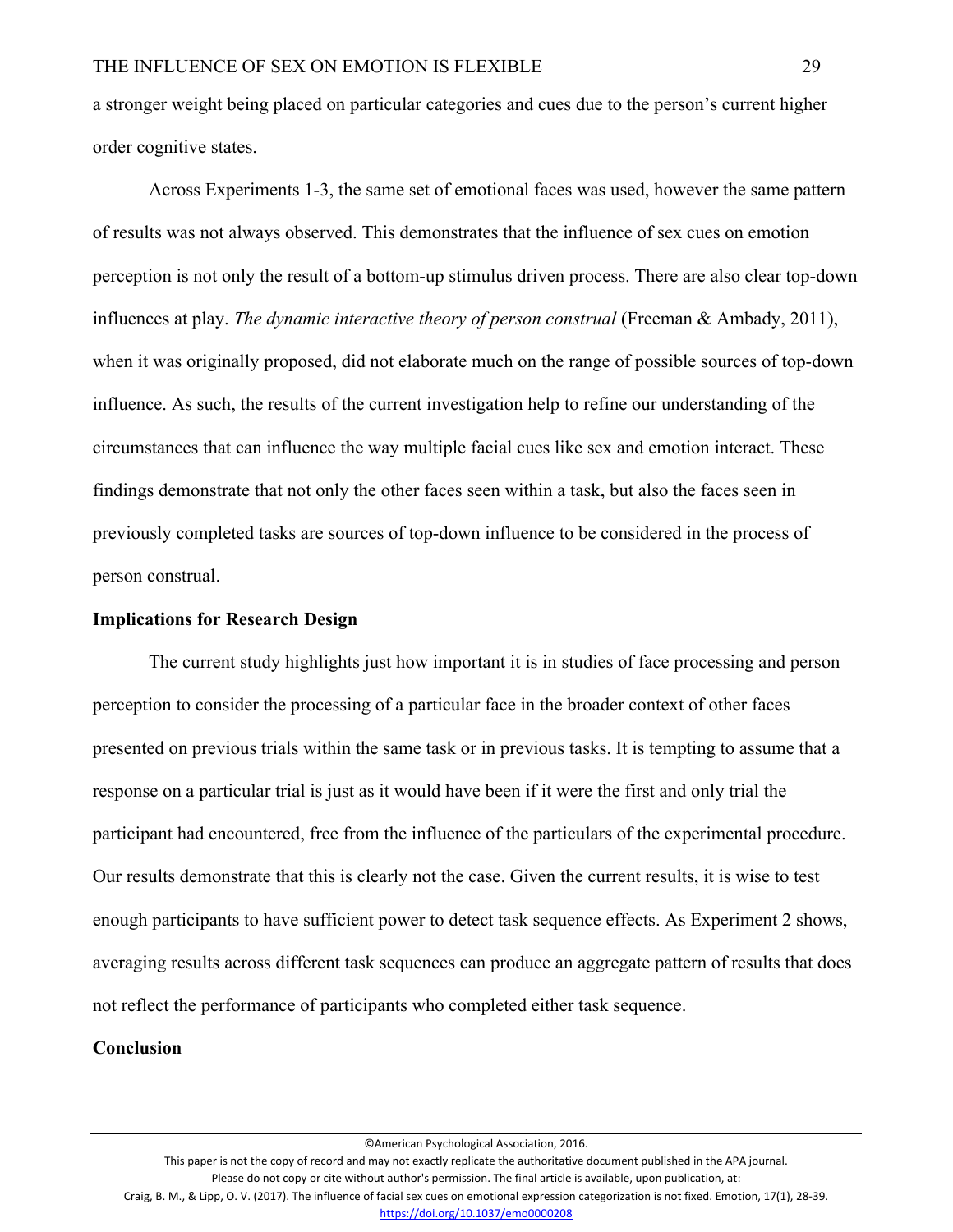The current findings demonstrate that explanations for the interaction of multiple facial cues that do not explicitly consider the circumstances in which a face is encounter are insufficient. Whether explanations focus on the physical structure of the face or the associations, evaluations, or stereotypes related to attributes of the face, studies aiming to understand how multiple facial cues are integrated must additionally consider which attributes of the face are made salient by the task at hand as well as the participant's recent experiences. Future studies may consider implementing designs where age, sex, race, and emotion are all varied within a single task and made differentially salient across tasks if we are to come closer to understanding how these multiple cues are integrated or influence each other in more natural settings.

### References

- Aguado, L., García-Gutierrez, A., & Serrano-Pedraza, I. (2009). Symmetrical interaction of sex and expression in face classification tasks. *Perception & Psychophysics, 71*(1), 9-25. doi: 10.3758/app.71.1.9
- Atkinson, A. P., Tipples, J., Burt, D. M., & Young, A. W. (2005). Asymmetric interference between sex and emotion in face perception. *Perception & Psychophysics, 67*(7), 1199-1213. doi: 10.3758/bf03193553
- Becker, D. V., Kenrick, D. T., Neuberg, S. L., Blackwell, K. C., & Smith, D. M. (2007). The confounded nature of angry men and happy women. *Journal of Personality and Social Psychology, 92*(2), 179-190. doi: 10.1037/0022-3514.92.2.179
- Bijlstra, G., Holland, R. W., Dotsch, R., Hugenberg, K., & Wigboldus, D. H. J. (2014). Stereotype associations and emotion recognition. *Personality and Social Psychology Bulletin, 40*(5). doi: 10.1177/0146167213520458

<sup>©</sup>American Psychological Association, 2016.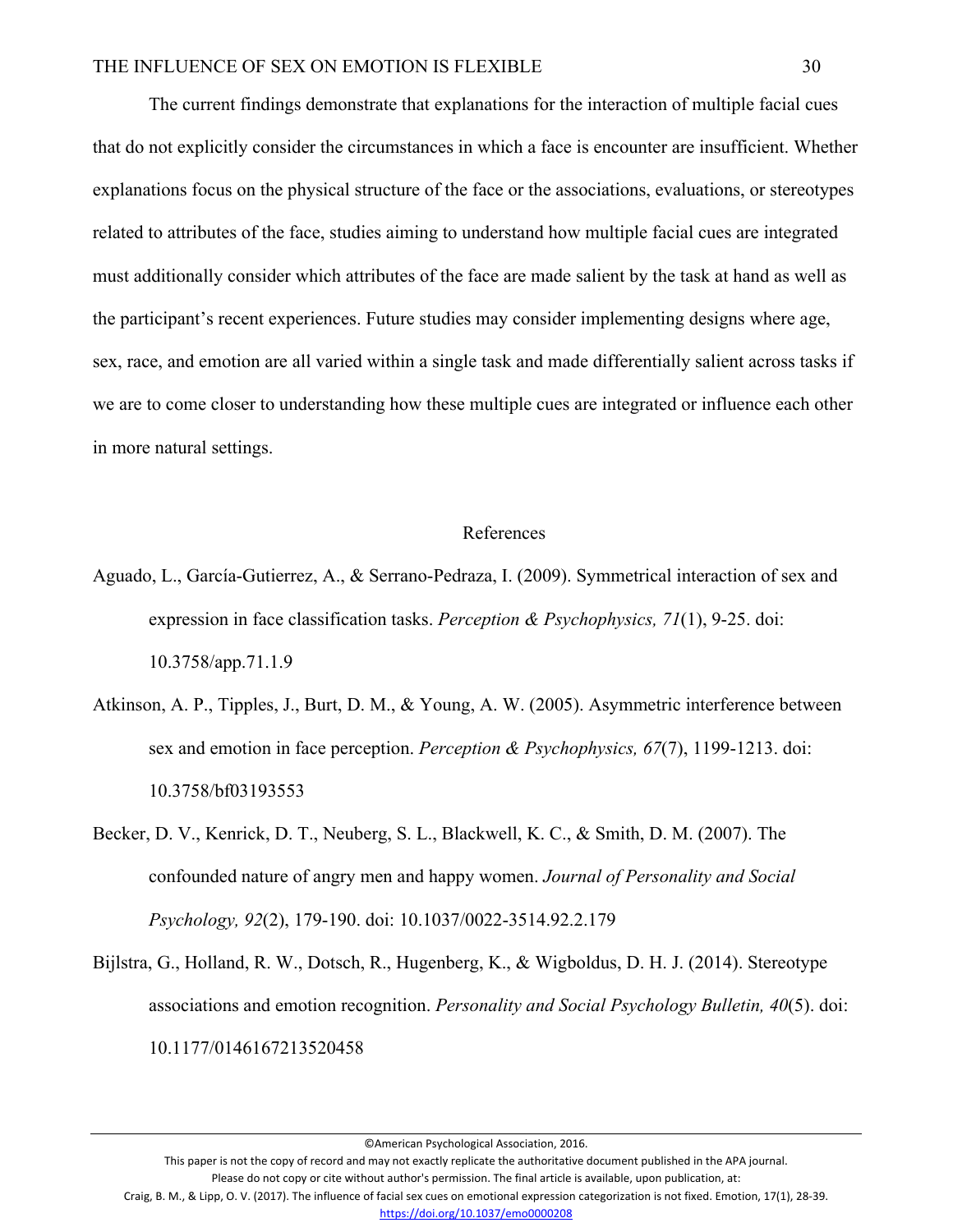- Bijlstra, G., Holland, R. W., & Wigboldus, D. H. J. (2010). The social face of emotion recognition: Evaluations versus stereotypes. *Journal of Experimental Social Psychology, 46*(4), 657-663. doi: 10.1016/j.jesp.2010.03.006
- Billings, L. S., Harrison, D. W., & Alden, J. D. (1993). Age differences among women in the functional asymmetry for bias in facial affect perception. *Bulletin of the Psychonomic Society, 31*(4), 317-320.
- Craig, B. M., & Lipp, O. V. (2016). Facial Age Cues and Emotional Expression Interact Asymmetrically: Age Cues Moderate Emotion Recognition. Manuscript submitted for publication.
- Craig, B. M., Lipp, O. V., & Mallan, K. M. (2014). Emotional expressions preferentially elicit implicit evaluations of faces also varying in race or age. *Emotion, 14*(5), 865-877. doi: 10.1037/a0037270
- Craig, B. M., Mallan, K. M., & Lipp, O. V. (2012). The effect of poser race on the happy categorization advantage depends on stimulus type, set size, and presentation duration. *Emotion, 6*(12), 1303-1014. doi: 10.1037/a0028622
- Eagly, A. H., Mladinic, A., & Otto, S. (1991). Are women evaluated more favorably than men? An analysis of attitudes, beliefs, and emotions. *Psychology of Women Quarterly, 15*(2), 203-216. doi: 10.1111/j.1471-6402.1991.tb00792.x
- Forster, K. I., & Forster, J. C. (2003). DMDX: A Windows display program with millisecond accuracy. *Behavior Research Methods, Instruments & Computers, 35*(1), 116-124. doi: 10.3758/bf03195503
- Freeman, J. B., & Ambady, N. (2011). A dynamic interactive theory of person construal. *Psychological Review, 118*(2), 247-279. doi: 10.1037/a0022327

<sup>©</sup>American Psychological Association, 2016.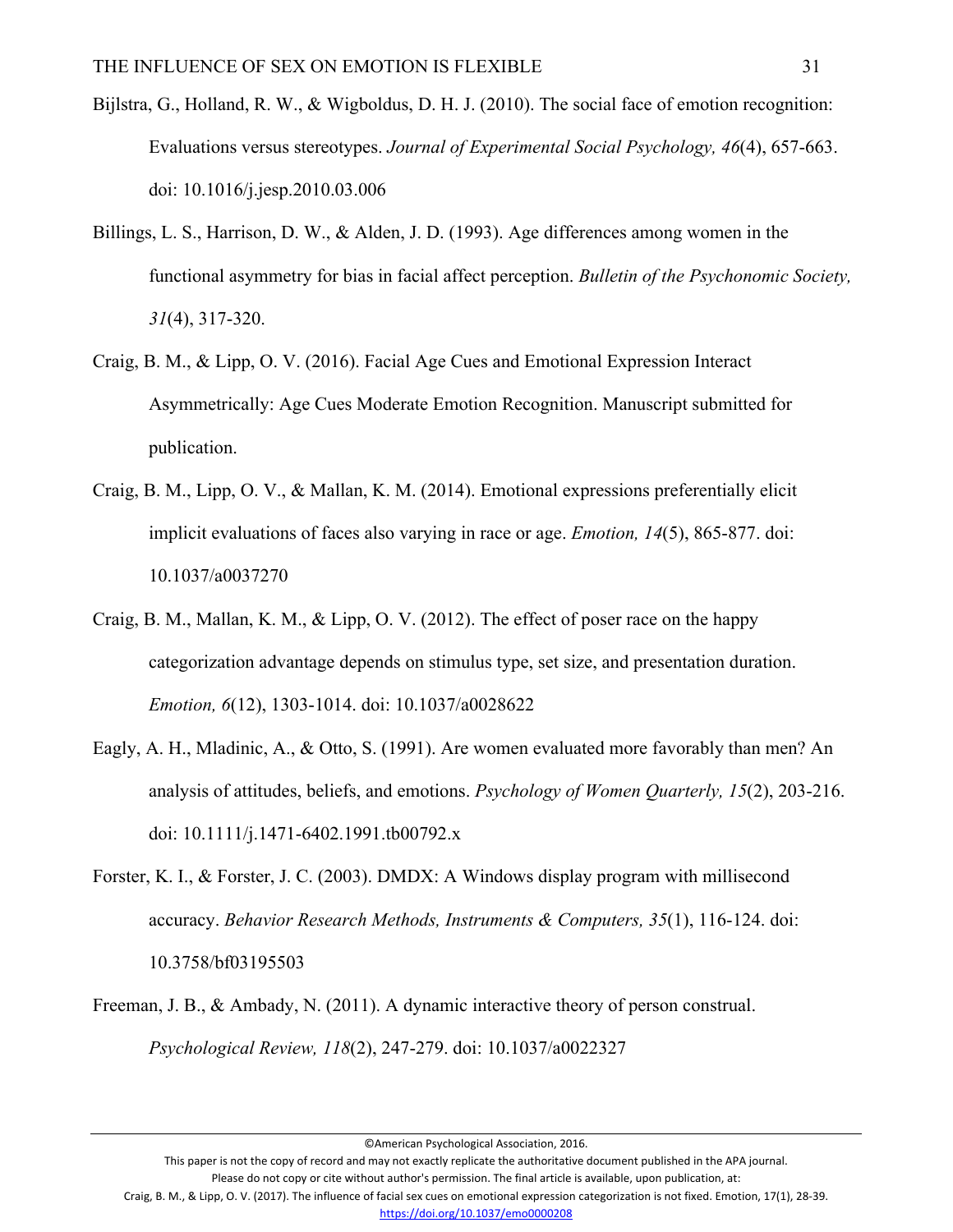- Hess, U., Adams Jr, R. B., Grammer, K., & Kleck, R. E. (2009). Face gender and emotion expression: Are angry women more like men? *Journal of Vision, 9*(12). doi: 10.1167/9.12.19
- Hugdahl, K., Iversen, P. M., & Johnsen, B. H. (1993). Laterality for facial expressions: does the sex of the subject interact with the sex of the stimulus face? *Cortex, 29*(2), 325-331.
- Hugenberg, K. (2005). Social categorization and the perception of facial affect: Target race moderates the response latency advantage for happy faces. *Emotion, 5*(3), 267-276. doi: 10.1037/1528- 3542.5.3.267
- Hugenberg, K., & Sczesny, S. (2006). On wonderful women and seeing smiles: Social categorization moderates the happy face response latency advantage. *Social Cognition, 24*(5), 516-539. doi: 10.1521/soco.2006.24.5.516
- Hutchings, P. B., & Haddock, G. (2008). Look black in anger: The role of implicit prejudice in the categorization and perceived emotional intensity of racially ambiguous faces. *Journal of Experimental Social Psychology, 44*(5), 1418-1420. doi: 10.1016/j.jesp.2008.05.002
- Karnadewi, F., & Lipp, O. V. (2011). The processing of invariant and variant face cues in the Garner Paradigm. *Emotion, 11*(3), 563-571. doi: 10.1037/a0021333
- Kirita, T., & Endo, M. (1995). Happy face advantage in recognizing facial expressions*. Acta Psychologica, 89*(2), 149-163. doi: 10.1016/0001-6918(94)00021-8
- Leppänen, J. M., & Hietanen, J. K. (2003). Affect and face perception: Odors modulate the recognition advantage of happy faces. *Emotion, 3*(4), 315-326. doi: 10.1037/1528- 3542.3.4.315
- Leppänen, J. M., & Hietanen, J. K. (2004). Positive facial expressions are recognized faster than negative facial expressions, but why? *Psychological Research, 69*(1-2), 22-29. doi: 10.1007/s00426-003-0157-2

<sup>©</sup>American Psychological Association, 2016.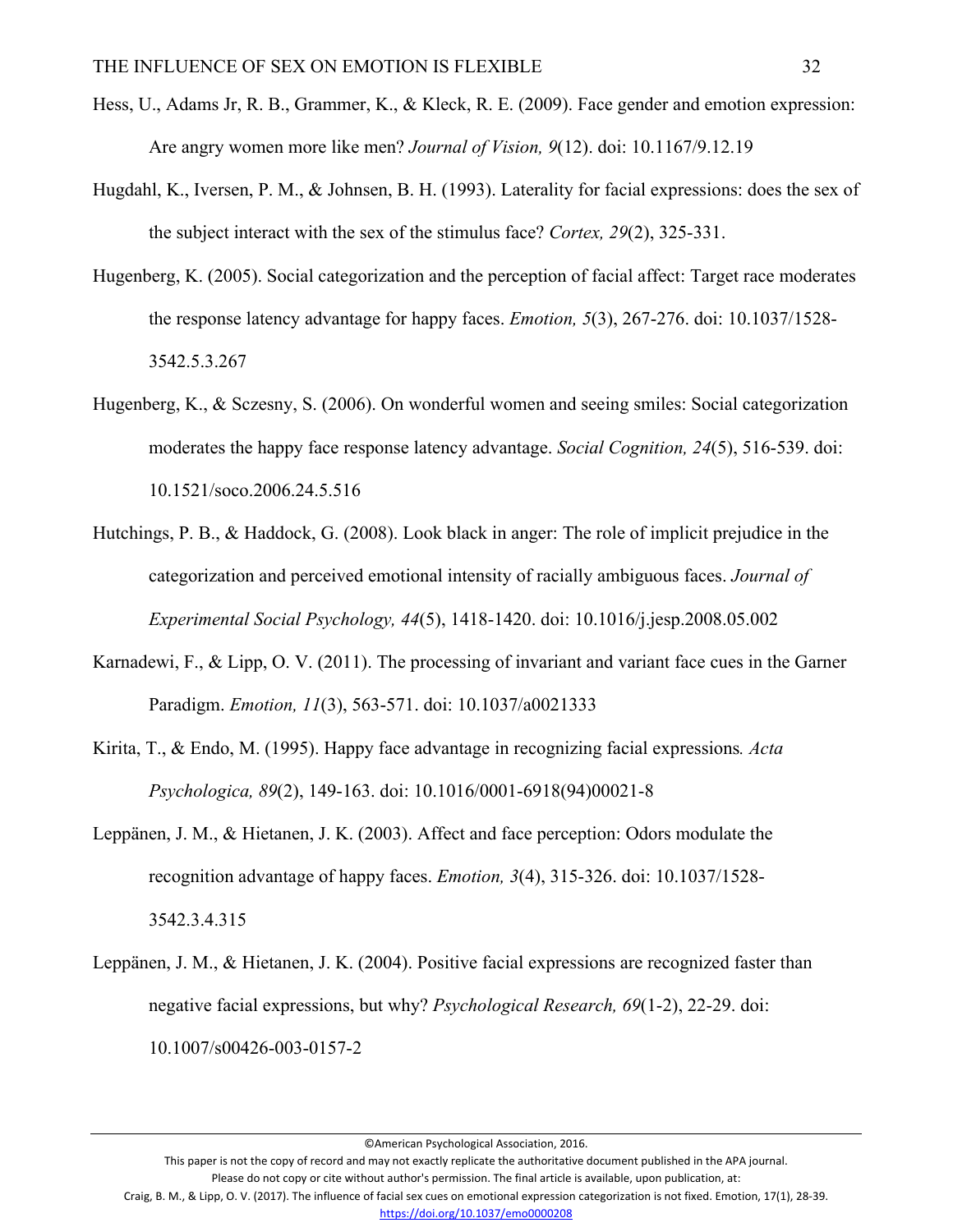- Lipp, O. V., Craig, B. M., & Dat, M. C. (2015). A happy face advantage with male Caucasian faces: It depends on the company you keep. *Social Psychological and Personality Science, 6*(1), 109- 115. doi: 10.1177/1948550614546047
- Lipp, O. V., Karnadewi, F., Craig, B. M., & Cronin, S. L. (2015). Stimulus set size modulates the sex–emotion interaction in face categorization. *Attention, Perception, & Psychophysics, 77*(4), 1285-1294. doi: 10.3758/s13414-015-0849-x
- Mitchell, J. P., Nosek, B. A., & Banaji, M. R. (2003). Contextual variations in implicit evaluation. *Journal of Experimental Psychology: General, 132*(3), 455-469. doi: 10.1037/0096- 3445.132.3.455
- Plant, E. A., Hyde, J. S., Keltner, D., & Devine, P. G. (2000). The gender stereotyping of emotions. *Psychology of Women Quarterly, 24*(1), 81-92. doi: 10.1111/j.1471-6402.2000.tb01024.x
- Sacco, D. F., & Hugenberg, K. (2009). The look of fear and anger: Facial maturity modulates recognition of fearful and angry expressions. *Emotion, 9*(1), 39-49. doi: 10.1037/a0014081
- Stroessner, S. J. (1996). Social categorization by race or sex: Effects of perceived non-normalcy on response times. *Social Cognition, 14*(3), 247-276. doi: 10.1521/soco.1996.14.3.247
- Tottenham, N., Tanaka, J. W., Leon, A. C., McCarry, T., Nurse, M., Hare, T. A., . . . Nelson, C. (2009). The NimStim set of facial expressions: Judgments from untrained research participants. *Psychiatry Research, 168*(3), 242-249. doi: 10.1016/j.psychres.2008.05.006

Please do not copy or cite without author's permission. The final article is available, upon publication, at:

Craig, B. M., & Lipp, O. V. (2017). The influence of facial sex cues on emotional expression categorization is not fixed. Emotion, 17(1), 28-39.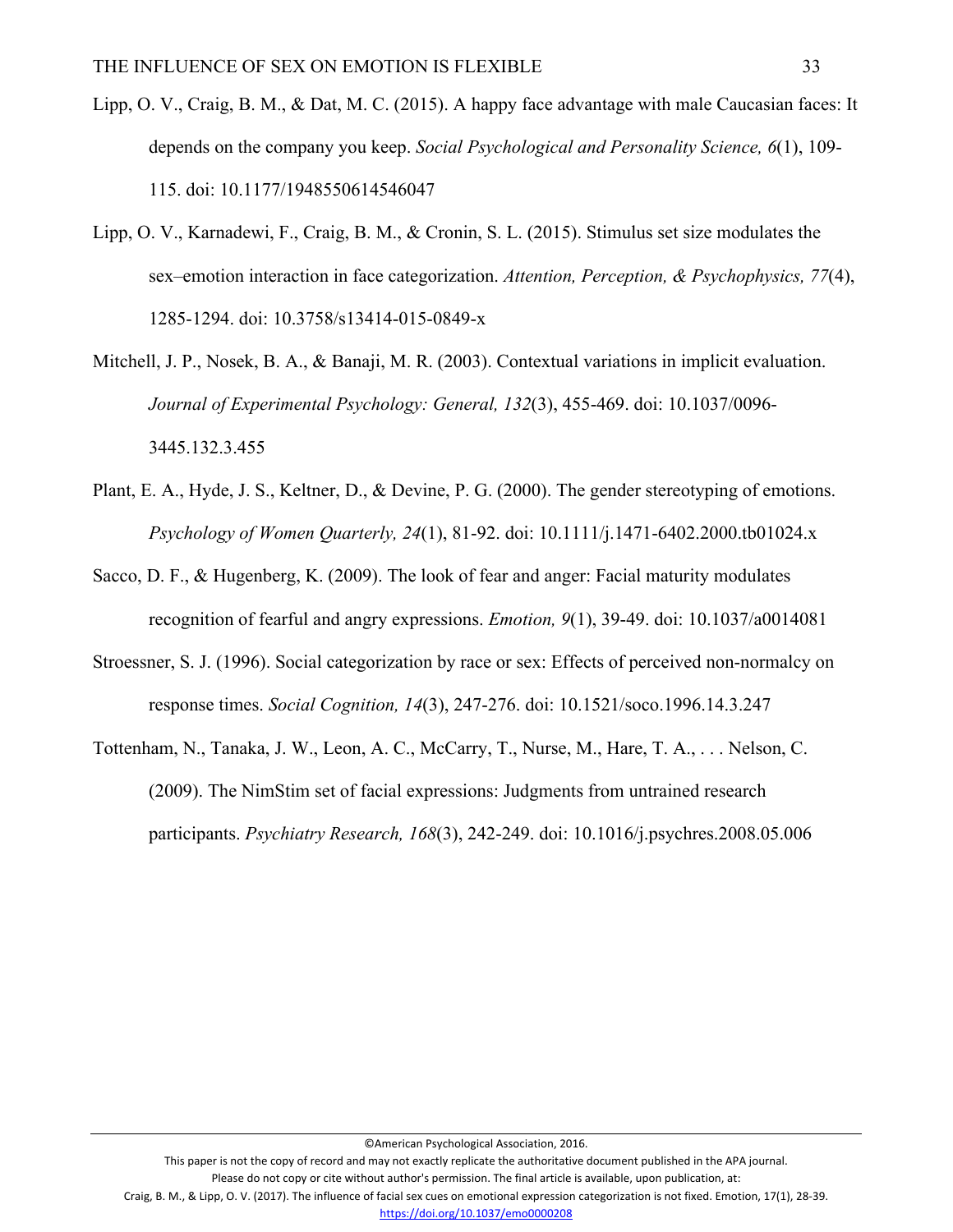

*Figure 1.* Categorization times for happy and angry expressions as a function of the sex of the target in Experiment 1. Error bars represent one SEM.

Please do not copy or cite without author's permission. The final article is available, upon publication, at:

Craig, B. M., & Lipp, O. V. (2017). The influence of facial sex cues on emotional expression categorization is not fixed. Emotion, 17(1), 28-39.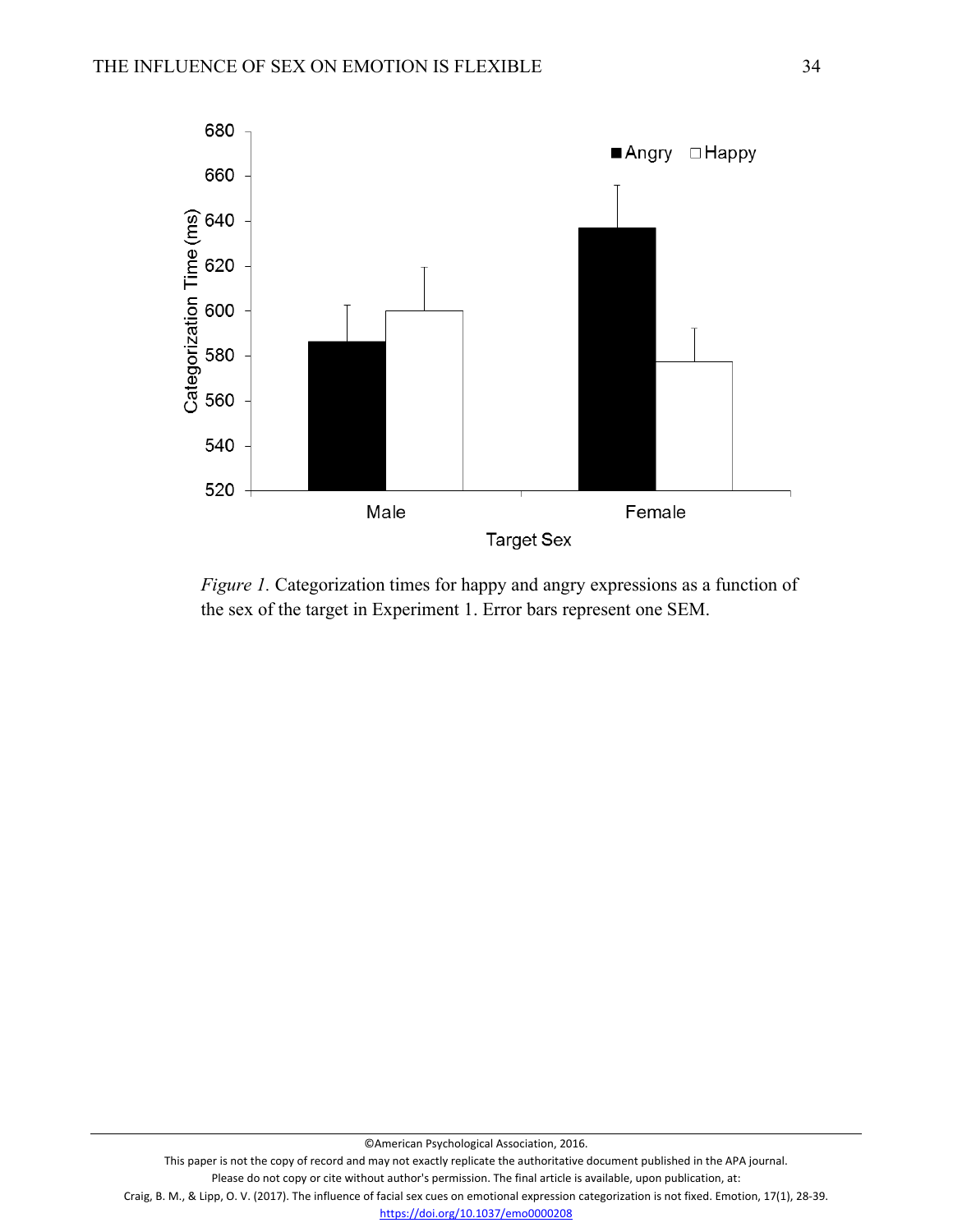

*Figure 2.* Categorization times for happy and angry expressions as a function of the sex of the target and the order of completing the two tasks in Experiment 2. Inset graph displays the results aggregated across both task orders. Error bars represent one SEM.

Please do not copy or cite without author's permission. The final article is available, upon publication, at:

Craig, B. M., & Lipp, O. V. (2017). The influence of facial sex cues on emotional expression categorization is not fixed. Emotion, 17(1), 28-39.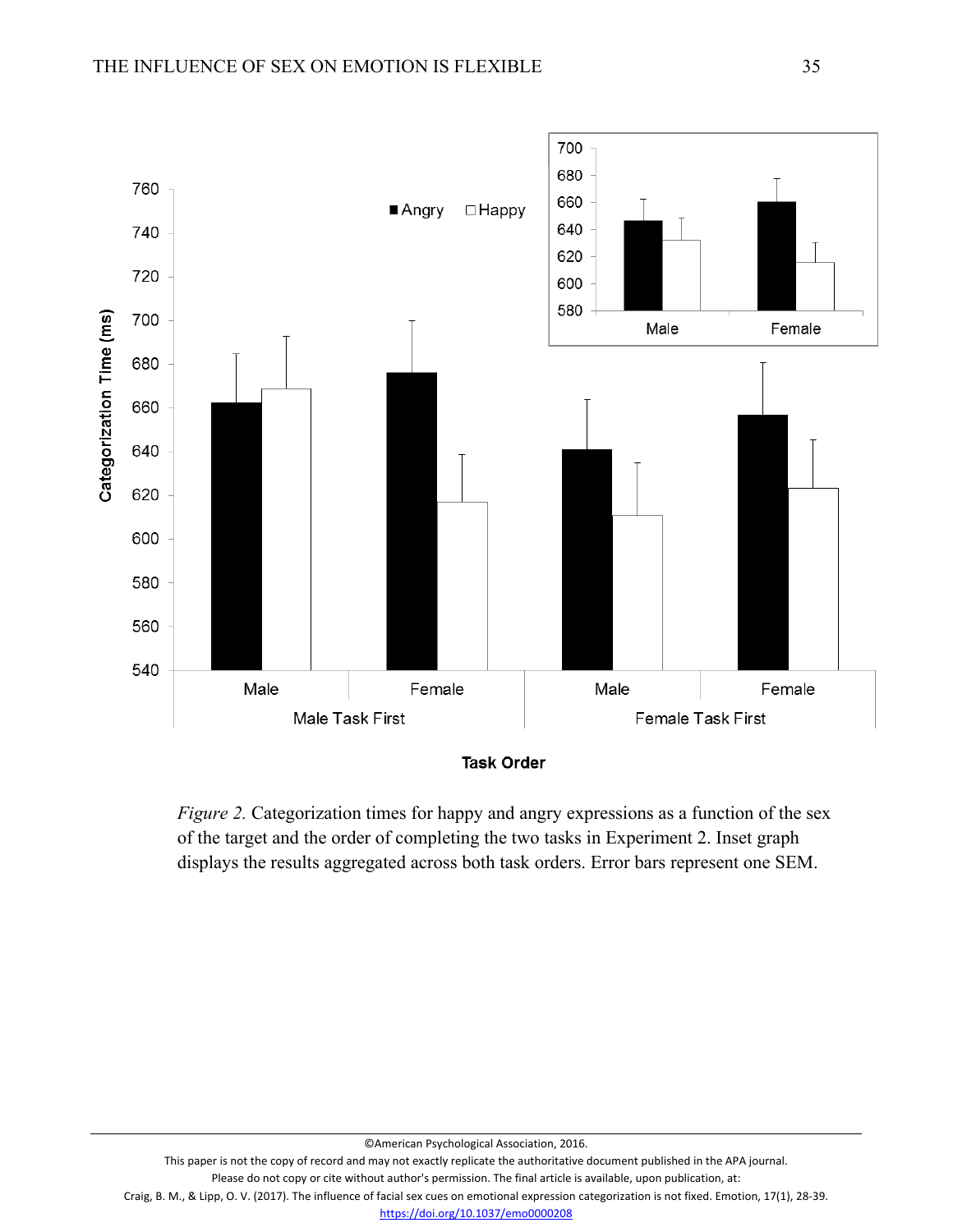

*Figure 3.* Categorization times for happy, angry, and neutral expressions as a function of the sex of the target for both the Angry/Neutral task and the Happy/Neutral task of Experiment 3. The inset graph represents the same data omitting the neutral conditions. Error bars represent one SEM.

Please do not copy or cite without author's permission. The final article is available, upon publication, at:

Craig, B. M., & Lipp, O. V. (2017). The influence of facial sex cues on emotional expression categorization is not fixed. Emotion, 17(1), 28-39.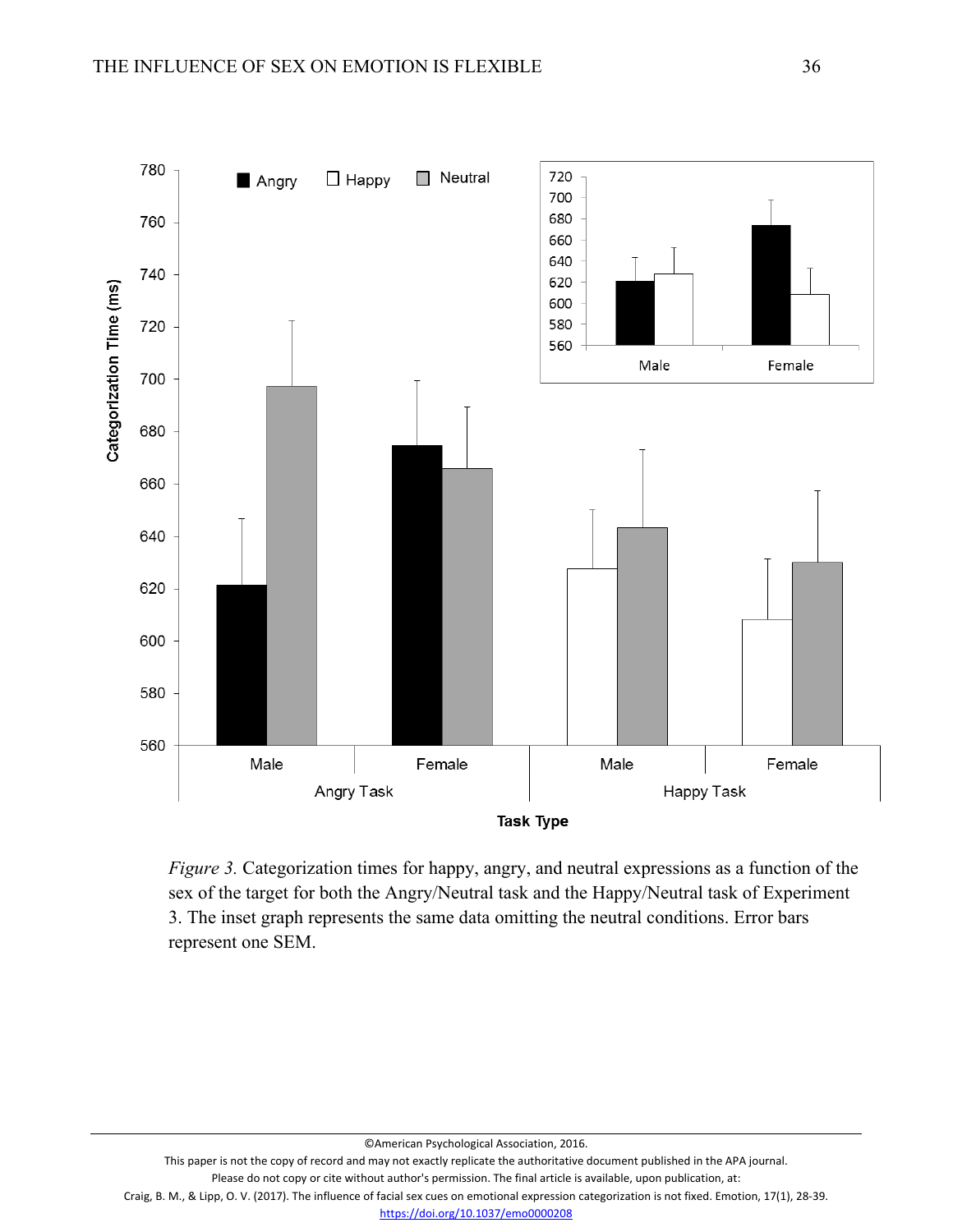

*Figure 4.* Categorization times for happy, sad, and neutral expressions as a function of the sex of the target for both the Sad/Neutral task and the Happy/Neutral task of Experiment 4. Error bars represent one SEM.

Please do not copy or cite without author's permission. The final article is available, upon publication, at:

Craig, B. M., & Lipp, O. V. (2017). The influence of facial sex cues on emotional expression categorization is not fixed. Emotion, 17(1), 28-39.

<sup>©</sup>American Psychological Association, 2016.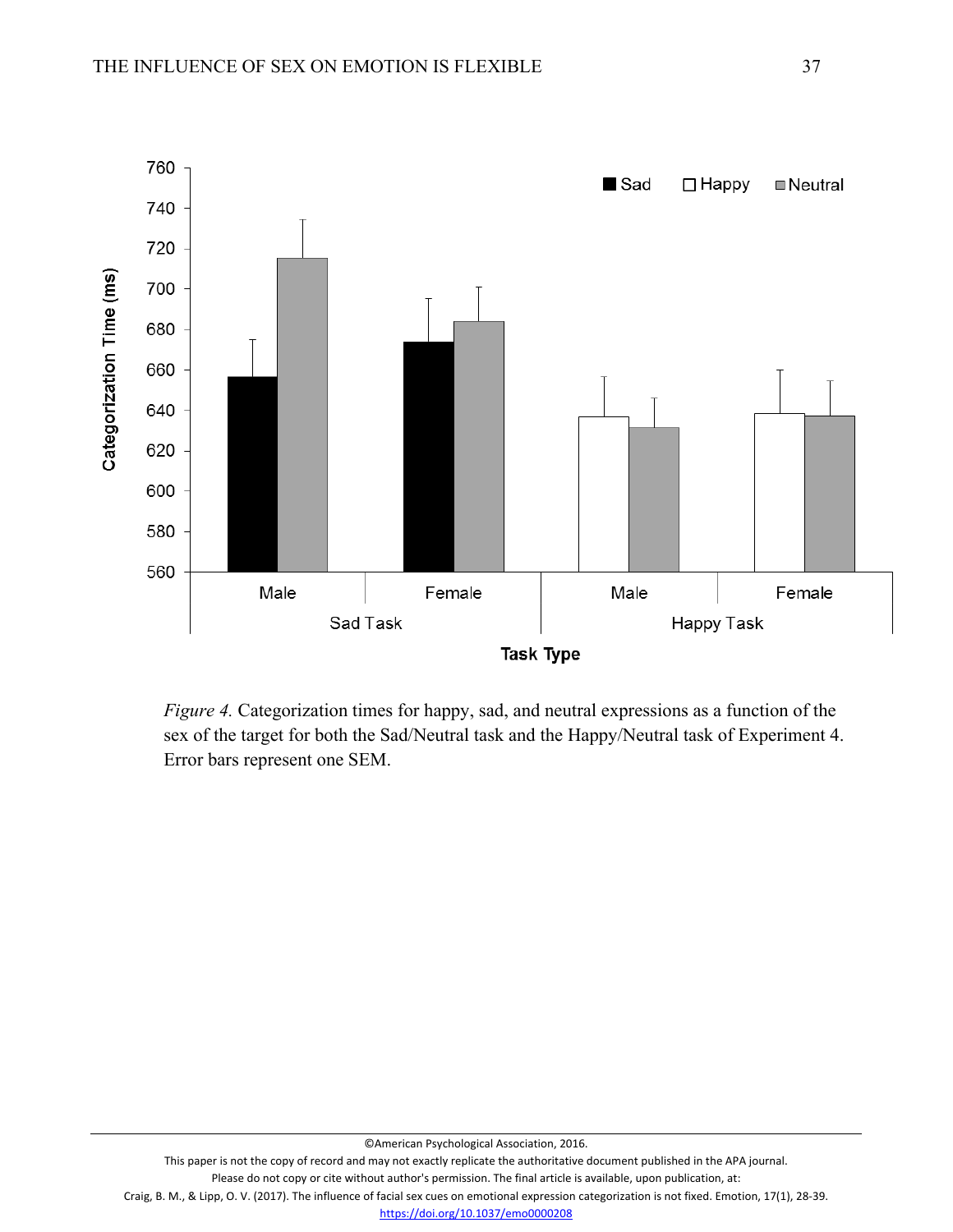©American Psychological Association, 2016.

This paper is not the copy of record and may not exactly replicate the authoritative document published in the APA journal.

Please do not copy or cite without author's permission. The final article is available, upon publication, at:

Craig, B. M., & Lipp, O. V. (2017). The influence of facial sex cues on emotional expression categorization is not fixed. Emotion, 17(1), 28-39.